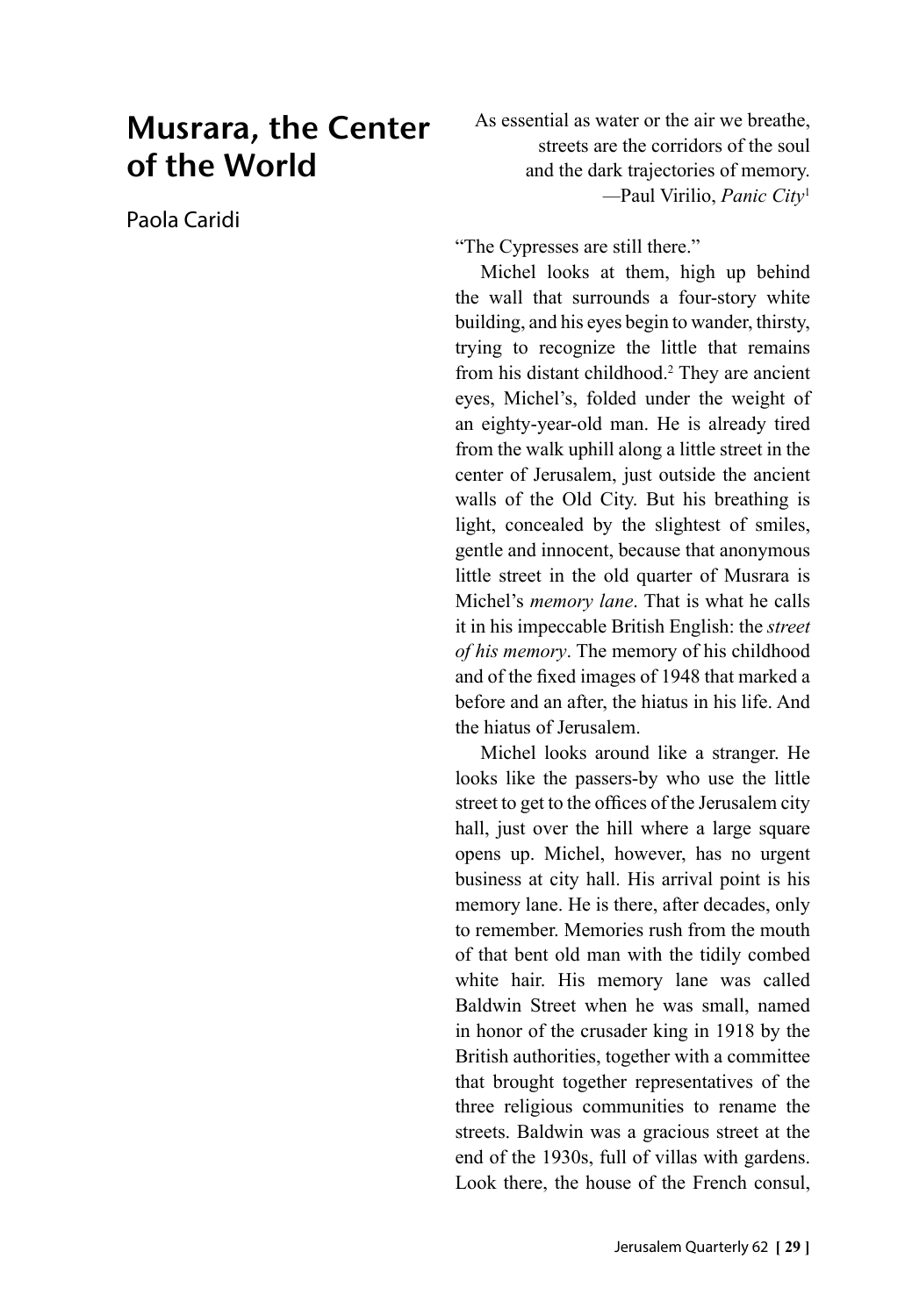and then that of Judge Khayyat – large, very large with a real park surrounded by a wall. Right in front of the Khayyat estate was the house in which Michel lived as a small boy for ten special years: from 1938, in the middle of the great Arab revolt against the British and Zionist immigration, until 1948, the year of the birth of Israel and the first Arab-Israeli war, the year of the Palestinian catastrophe – the Nakba.

The little house of Michel's childhood was a single story, like many in the small but important quarter of Musrara – a prestigious area which in successive censuses counted at least 130 one- or two-story buildings, as well as churches, hostels, and convents. Musrara was a built-up area, triangular in shape, established around 1875 in a place whose name in Arabic perhaps means "field of pebbles." It is bordered to the south by the walls of the Old City, to the west by the commercial district of Jerusalem, to the north by the Orthodox Jewish neighborhood Mea Shearim, and to the north-east by the primarily Muslim district of Shaykh Jarrah. From the architectural point of view, Musrara mirrors the typical style of fin-de-siècle Jerusalem: local stones, sloping roofs on four sides, Arabic windows high and arched in the upper part, and metal book-end window shutters. Then there were the gardens: rose gardens separating houses from the street, and behind them fruit-trees – pomegranates, almonds, mulberries, and medlars – and those tall and austere cypresses that have resisted wars, new inhabitants, and rampant speculative building.

Musrara was the first mixed district to develop outside the Old City walls, where the Jerusalemite middle class – Muslim, Christian, and Jewish Ottoman citizens – lived and in time consolidated their day-to-day life. There they freed themselves from the constraints of the sixteenth-century walls built by Suleiman the Magnificent, which until 1873 were closed at night to protect the inhabitants from external dangers. In Musrara, the class of well-to-do that had developed at the end of the Ottoman Empire in the decades preceding the First World War placed themselves "at the mercy" of the countryside and villages that ringed Jerusalem and furnished the city with vegetables, milk, olives, and manual labor.

Michel's father, a representative of a new post–World War I middle class, brought the family to Musrara. An accountant employed by the British Mandate administration, he was accompanied by his family to his postings: in the southern town of Beersheba, where Michel was born, then to Bethlehem, and finally Jerusalem. In Musrara, Michel's family, Christian Palestinians, rented their house from a rich Muslim Palestinian, Ibrahim al-Ansari. "Renting a house instead of buying took place ever more often in the city during the thirties," explains Salim Tamari, who writes on Jerusalem between the Ottoman Empire and the British Mandate. Renting a house was one of the signs of modernity that even Jerusalem, the archetype of a holy, celestial city, was experiencing.

Despite his age and the emotion concealed by his gentle manner, Michel bathes himself in distant memories. He walks through Musrara, along the narrow streets that still recall the old urban weave of the district before the tragic interruption of 1948. He passes the houses, remembering who lived there. He identifies every building with a surname, a trade, an outline of daily life, until he reaches today's Ha'Ayin Het Street that goes west from the Old City walls, past the Salesian Sisters' convent. The nuns there continue to operate a kindergarten frequented by Palestinian children in a district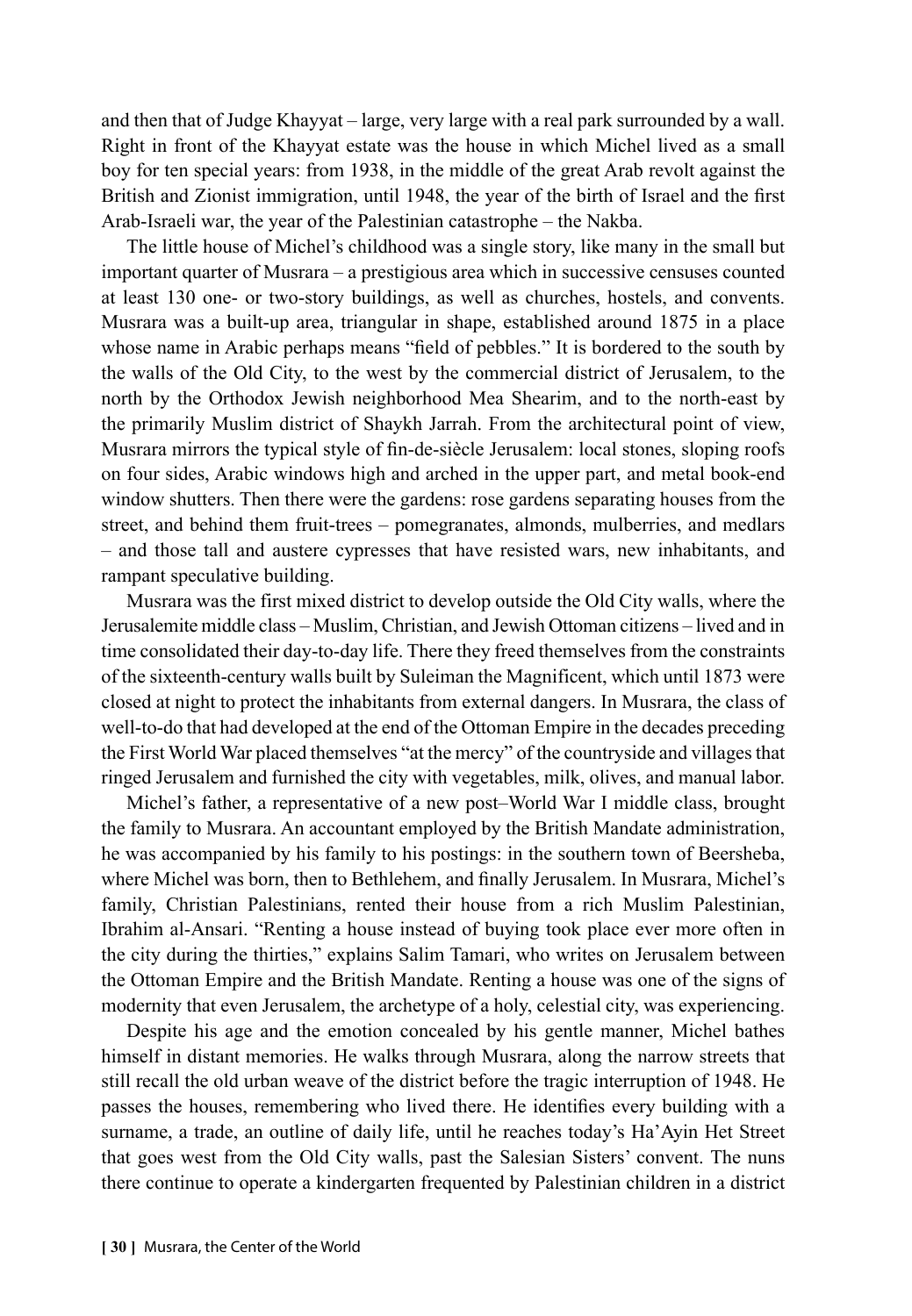

The house called Bayarti. American Colony Photo Department, "Hebrew University and Lord Balfour's Visit. Arab Protest; Black Flags Displayed," April 1925, G. Eric and Edith Matson Photograph Collection, Library of Congress.

that is now only Jewish, and for the most part ultra-orthodox. Michel turns and looks up, indicating another two-story building. "It is the first house we lived in, here in Musrara. We rented it from the Giacaman family." The Giacamans, another well-known family in Jerusalem, had subdivided that little building into four apartments, with one shared water pump. Now there is a music school in the house, to which a crude extra level has been added. A little further along, where there is now a busy photography school that has a large area for exhibitions and lively cultural programs, the Bayartis used to live. "They were of Lebanese origin, hence the name," Michel explains in a subdued, muffled voice.

Michel relives the distant past as if it were yesterday: the steps, the people, and certainly the trees. "Yes, that was where the Cyprus was, in the garden of our neighbor's house. They came from the big family Dajani. The head of the family was called Tawfik Wafa Dajani, and was a clothier. And there were the sons whom we played with every day." Michel smiles as he reels off the names of his playmates without any hesitation: Walid, Sa'eb, Aseeb, Nabil, Aida, and finally Naida. He was Christian, his neighbors Muslim, together in a street less than two hundred meters long, almost touching the Old City. In fact, only five minutes on foot separate the memory lane where Michel used to live and play from the New Gate and the school he attended, the Collège des Frères. The most important private school in Jerusalem, it was founded in the mid-nineteenth century by the Lasallian Brothers, a French Christian order specializing in education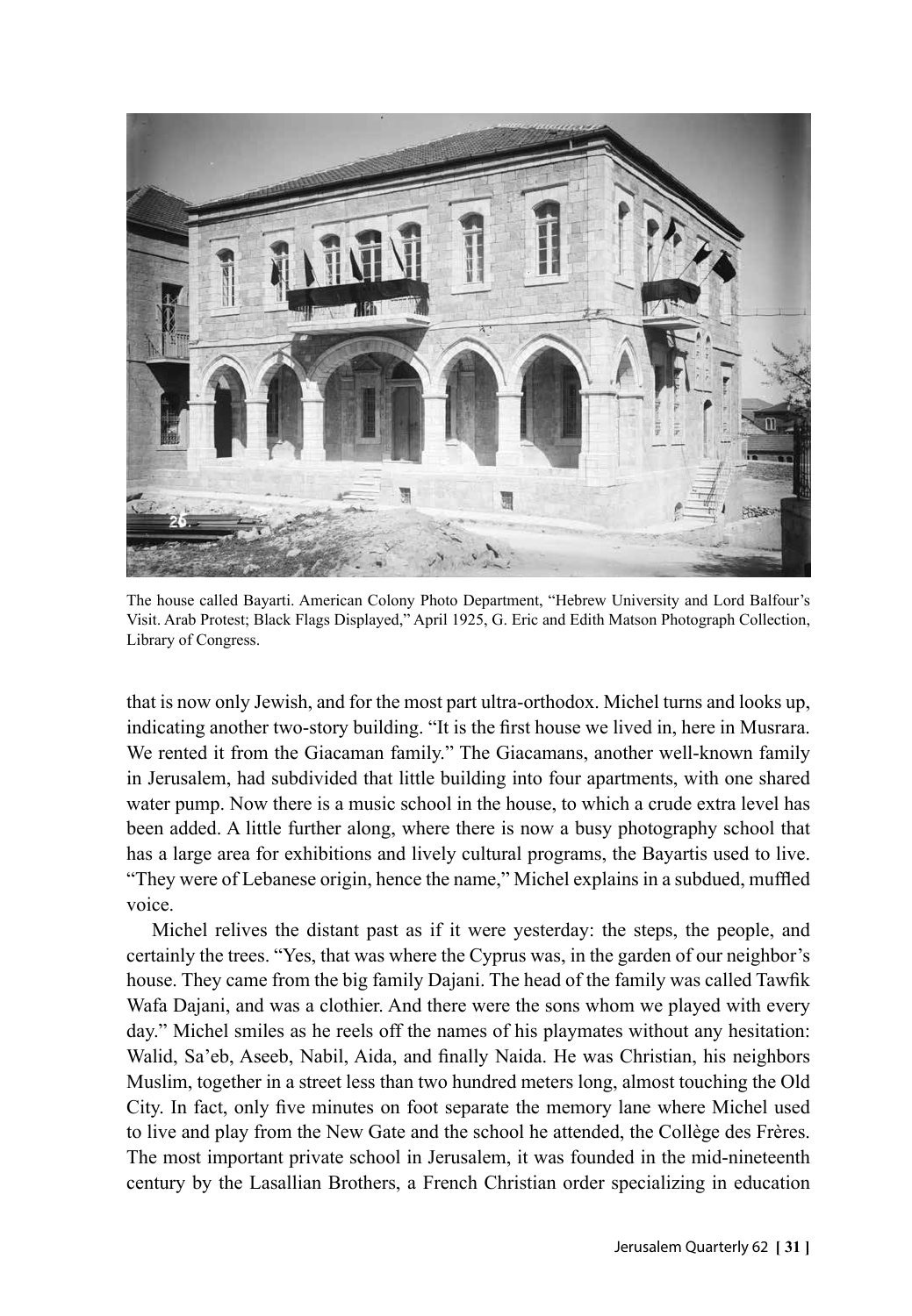whose institutions still exist in eighty-two countries, including in the Middle East. It was then, as now, the school for the Palestinian elite.

Michel's *memory lane* is today a street of overwhelming nostalgia, even though in his youth tension was not only in the air. Nearly two hundred meters of barbed wire divided the street in half. As the end of the Mandate approached, the British decided that to maintain a minimum of public order in the city, it was necessary to separate and divide the adversaries – with barbed wire along Baldwin Street, or with a metal gate at the top of the hill, where the Jerusalem city government is now, where those with permission were allowed to pass. These were the employees of various British institutions, like Michel's father, or those who worked beyond the checkpoint, in offices, hospitals, convents, or the plethora of buildings that (Christian) Westerners had built since the middle of the nineteenth century.

The situation, however, became unsustainable in 1947, as the end of the British Mandate neared and the United Nations recommended the partition of Palestine. The stories of the disruption to Musrara's life are familiar. The growing tension, the subdivision of the district into zones, the barbed wire, the fights. Clashes between Palestinians and Zionists intensified. There was shooting, even on Michel's *memory lane*, and the family – like many others – began to think of going away, of leaving the house for a day or two, perhaps even for some weeks, until the waters had calmed. And then, return. The discussions were daily: to leave or to remain, clinging to their possessions and risking their lives.

On 9 April 1948, news spread that there had been a massacre at Dayr Yasin, one of the villages in the ring around Jerusalem, carried out by Zionist paramilitary groups, the Stern Gang and the Irgun. The number of dead is still part of the historical battle.<sup>3</sup> Whatever the real number of victims, the massacre unquestionably changed the perception of the war for Palestinian civilians. In Jerusalem, and Musrara in particular, not only did news of the massacre spread by word of mouth, but Palestinians were frightened by the sight of the survivors paraded through the streets by the Stern Gang and the Irgun. Benny Morris describes how after the massacre, the Irgun and Stern Gang "subsequently transported the remaining villagers in trucks in a victory parade through west Jerusalem before dumping them in the Musrara quarter, outside the Old City walls."4 Meron Benvenisti, the former deputy mayor of Jerusalem in the 1970s, still remembers witnessing, at fourteen years old, the "disgusting spectacle."5

The Dayr Yasin massacre was the decisive trigger for flight from Jerusalem's city center and the surrounding villages. Doubts gave way to fear. Michel remembers the morning of 20 April as if it were yesterday, the last photographic click of his memory. The night before they had slept less than two hundred meters from their house on Baldwin Street to avoid the mortars of the fighting between the Palestinians at Musrara and the Jews at Mea Shearim. They took shelter in the Saint Louis French hospital immediately in front of the New Gate. They returned home in the morning to Baldwin Street to get their suitcases, took a taxi, and arrived in Beirut about midnight: Exile.

Michel and his brothers could not have known the significance of the journey. That was the last time that they would run through the streets that they had taken to school for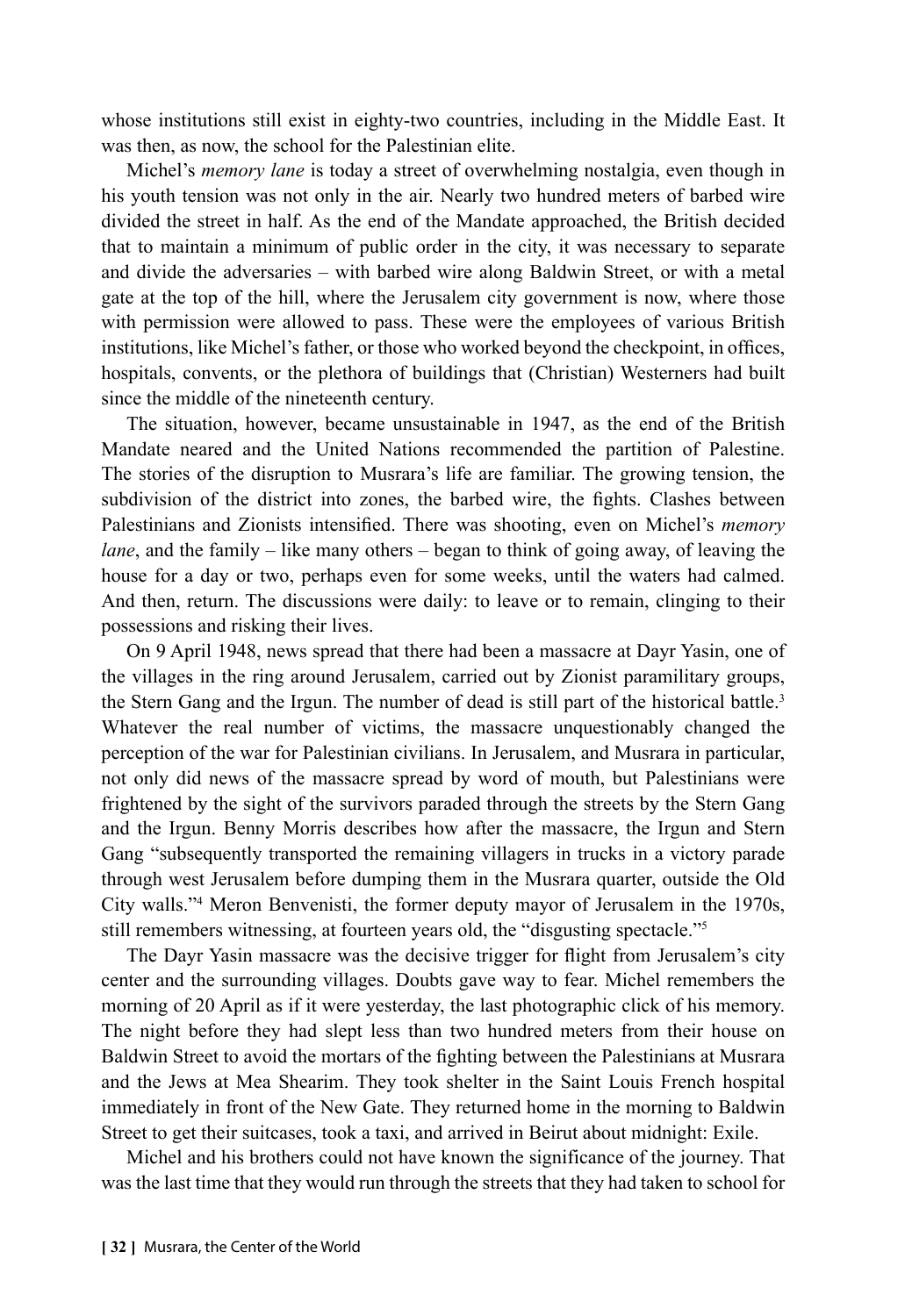the last ten years. As usual, they passed by the house of a British official on the corner between Baldwin Street and the one that then was called Saint Paul Street and later, after 1948, was renamed Shivtei Israel Street, the street of the Tribes of Israel. Michel still remembers clearly the official's house and the small wall – though now in their place there is a tall building that can be seen kilometers away – behind which a puppy named Fifi would bark every time the children passed on the way to the Collège des Frères. On the morning of 20 April 1948, however, there was no school on account of the war. Nor was Fifi there barking, only a swallow on the little wall, wings spread, unable to fly. The children looked at it, wondering if it were dead, and then one of them hit it. The swallow flew away. "I remember it as if it were yesterday. It found its freedom, that we are still lacking." There was no rancor in Michel's words, only a sad awareness.

Since then Michel had not returned to Musrara to revisit his *memory lane*. And now, upon his return, he cannot shake free of discomfort. It's as if one feels an interloper in the part of Jerusalem that became "west" in 1948, unwelcomed.

#### **Pencil Marks on the Ground**

On 30 November 1948, just a few months after Michel and his family, like almost all Musrara's inhabitants, had fled and fighting had exhausted the entire city, Moshe Dayan and Abdallah al-Tall traced in pencil the dismemberment of Jerusalem amid the ruins of a house in Musrara. It was a physical demarcation line for almost twenty years, impassable from 1948 to 1967: the time during which the city was divided in two, from north to south, between the newborn Israel and the Kingdom of Jordan. Neither Dayan nor Tall could have known that the long wound they traced on the pavement of a dilapidated house would pass into Jerusalem history as the most quoted and untouchable line (at least formally) of the city. And what had been one of the richest middle-class districts of the city would never be the same.

The line drawn by Dayan and Tall separated the Israeli army and the Jordanian Arab Legion, which for months had fought each other through the streets of the city. It was a front-line. Through many twists and turns Dayan and Tall decided the fate of Jerusalem. Jerusalem's composite society was not the only victim. From the geopolitical point of view, too, the Israeli Dayan and the Jordanian Tall embodied the protagonists of Jerusalem's division, making a clean sweep of other political participants. The Israeli-Jordanian agreement excluded the other Arab countries, the remnants of the British Empire, and, partially, the UN. According to Avi Shlaim, the city that was "the scene of some of the fiercest and bloodiest fighting of the entire war, was quietly partitioned between the two sides along the cease-fire line in order to pre-empt the United Nations' move to turn it into an international city."6 Say good-bye to the 1947 UN partition plan and with it the *corpus separatum*, and the idea that Jerusalem could not merely be divided between two national communities, that above all, Jerusalem could be a city for everyone, and for the whole world.

Dayan, in his memoirs, emphasized the annoyance – his own and, he claimed, Tall's – felt during the international mediation on the cease-fire. During one of the meetings,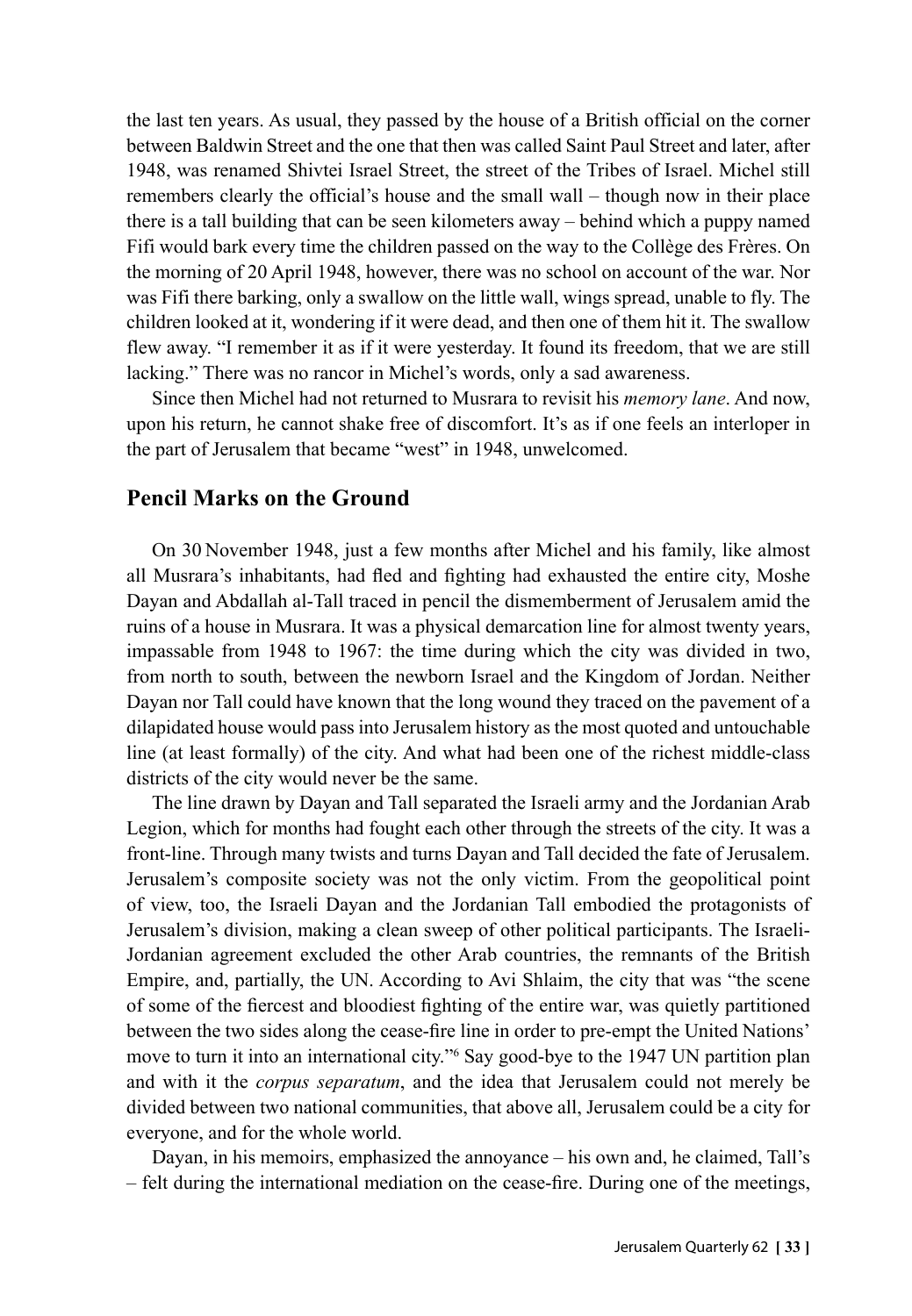

Musrara and the red tile roofs. American Colony Photo Department, "Jerusalem & Olivet from Tower of Italian Hospital Showing Nort[h] City Wall & Damascus Gate," c. 1934–1939, G. Eric and Edith Matson Photograph Collection, Library of Congress.

irked by the contribution of the UN representative, the American colonel Roger Carlson, Dayan asked his Jordanian colleague to abandon the gathering and go speak in another room. According to Dayan, Tall "said yes, and to the surprise of all those present, four officials in every delegation, and almost half a dozen UN observers, we got up and left. In our one-on-one consultation we very rapidly overcame our differences, returned to the gathering and announced our agreement that became the protocol."7

Since then, Musrara, the little district outside the Old City, would never be the same. Reduced and split by the Green Line, it was fragmented into three pieces: the most important part from the residential perspective, would remain in the west, the central zone would remain for almost twenty years as a no-man's land, and the more commercial area to the east of the Green Line remained with its back to the Damascus Gate. The little houses of Musrara still remain today as a memento of pre-1948 Jerusalem, and a living portrayal of how the city has changed in the course of decades.

With its division there died a certain idea of Jerusalem, with its districts *extra moenia* that converge toward the Old City. The fulcrum of the community, the market, the holy places, the exchange, they were all still there. The city-fortress was still the center around which life revolved. The cease-fire line, however, removed the heart of Jerusalem from what was defined as the "new city," the west. The armistice plan followed, for hundreds of meters, the Old City walls, which became ramparts for the Jordanian soldiers overseeing the truce. The *center* thus becomes a *boundary.*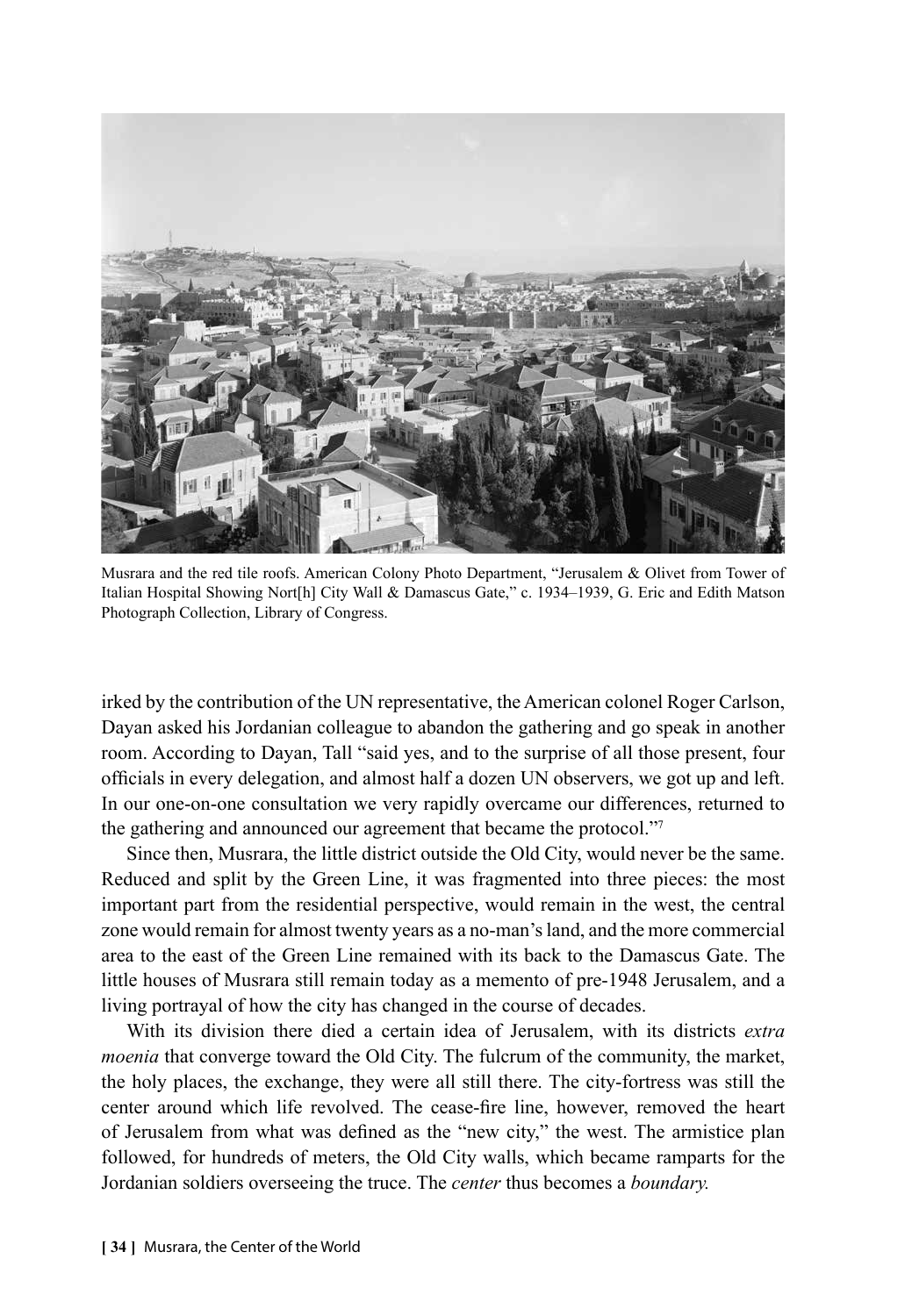A little to the north, still along the line traced by Dayan and Tall, on the outskirts of Musrara, is the Mandelbaum House. For nineteen years it was the only crossing point linking the city's two sides. The only Jerusalem's crossing point, at least for the fortunate few who could cross the demarcation line between east and west. The house of Simcha Mandelbaum also belonged to a family – Jewish this time – who had chosen to leave the crowded and unlivable Old City and buy a piece of land further north, outside the Damascus Gate. The Mandelbaums built a small three-storied house, clearly visible even today from what the inhabitants of Jerusalem call Road No. 1, the four-lane axis that cuts the city from north to south. Built after 1967, it is the most trafficked road of Jerusalem and more or less follows the Green Line in its most important stretch.

It is a street that marks the definitive alteration of Jerusalem's networks of movement. For centuries before 1948, the Old City was the fulcrum from which streets left in all directions to important urban centers. Jaffa Street, Hebron Street, Nablus Street. After the division of Jerusalem, these streets lost their relevance; the Old City was no longer the heart but an atrophying appendage, set aside near the Green Line. Especially after the 1967 War and the constant stretching of the city boundaries, the Old City became a small tessera in a new, increasingly extensive mosaic of Jerusalem.

The Mandelbaum House remains a sort of outpost along Road No. 1, in front of the large Israeli hotels that have been built on no-man's land and that accommodate hosts of Christian pilgrims, Israeli settlers, and Jewish-American tourists. Over the years, it was frequently an outpost in the clash of communities in Palestine: in 1929, during the Great Arab Revolt of 1936–1939, and in the war of 1948. During the first Arab-Israeli war, the house was often used by armed men of the Haganah, prompting the family to leave the building. They were just in time: on 14 April 1948, Jordanian legionnaires attacked the building, using explosives, and killing thirty-five Haganah fighters.<sup>8</sup> April was indeed the cruelest month in 1948 in the waste land that was the heart of Jerusalem. The day before the attack on Simcha Mandelbaum's house, a convoy of doctors and nurses escorted by Haganah forces were ambushed on their way to the Hadassah hospital on Mt. Scopus. The attack was revenge for the Dayr Yasin massacre. There were seventynine dead, their names inscribed on a memorial stone at the top of the street, almost forgotten today where it stands not ten meters from one of the radical Israeli settlements in East Jerusalem. Like Palermo in Roberto Alajmo's description, Jerusalem is a city of tombstones and plaques that are more ideal than physical. It is a route marked by struggles and stone slabs, a pilgrimage among the dead.<sup>9</sup>

# **Outside the Walls**

Once upon a time, before the 1948 tragedy, Jerusalem tried to be a modern city. The Ottoman Empire found itself reforming and revising the administrative, political, and social-economic management of the Levant. It was a turbulent period that straddled decades in the mid-nineteenth century, starting from the Tanzimat movement for internal reform, passing through the conquest of Jerusalem by the founder of modern Egypt,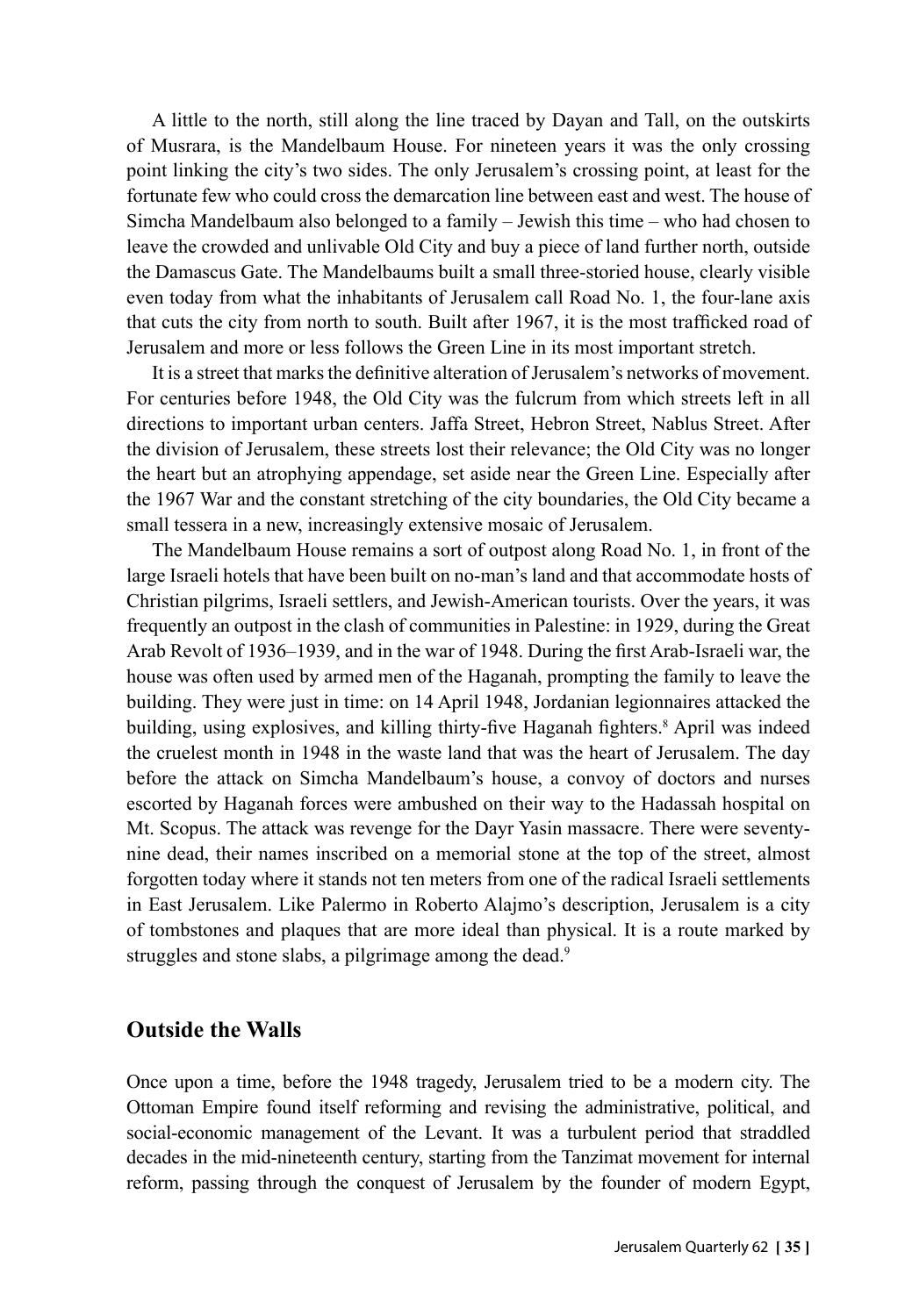Muhammad 'Ali Pasha, up to the Ottoman reconquest. The administrative restructuring of the empire that followed brought with it the institution of the municipality of Jerusalem.

In the second half of the nineteenth century, Jerusalem – holy and iconic, but at the same time economically marginal – assumed a much more clearly defined dimension. Its *sanjak*, the province of the empire that extended from Jaffa to Beersheba, passing through Hebron and Gaza, became more relevant, and the city itself assumed an institutional and socio-economical aspect different from the past. The last decades of the Sublime Porte marked the emergence of a local political and economic society that negotiates its spheres of action with the central power of Istanbul. It is not only the Palestinian notability, the great families, who manage their relationship with the Turkish administration. The real change was in the birth of the municipality, therefore in the formation of the council and in the new figure of the mayor. Far from being the *longa manus* of Ottoman power, the town council became the instrument for changing the city. It was the communal administration that intruded on the daily life of the city, firstly determining and creating infrastructures, and secondly becoming the referents of a community of Ottoman citizens that included the various religious confessions.10

After the Crimean War and the 1856 Treaty of Paris ended the Russian monopoly over Christians in the Ottoman Empire, France, Great Britain, and Prussia entered into the political management of Christian interests in Jerusalem. The European powers gradually imposed their presence in Jerusalem, waiting for the day that the Holy City would be no longer under Istanbul. Each anxious to demonstrate its own national genius, France, Great Britain, Russia, Prussia, and to a much lesser degree Italy set their architects and masons to work in Jerusalem. The increased European presence in the city was aesthetic as well as political.

The difference did not go unnoticed. In 1897, the Frenchman Victor Guérin published the first volume of his description of the Holy Land, of the scenery, the cities, and the religions. His was not just a description of a pilgrimage, but a study of the social, economic, and political development of the city at the end of the nineteenth century. Guérin wrote:

What is immediately clear today to the eyes of a pilgrim just arriving in Jerusalem from Jaffa, are the huge constructions of the Russians, a kind of citadel that is also political and religious, built at the gates of the city, in the very place where the city has always been and where it will always be attacked. Its erection appears as threat of the schism and of the Muscovite Empire that aspired more than ever to take hold of the Holy Places.<sup>11</sup>

When it was constructed a century and a half ago, the so-called "Russian compound" was meant to serve various purposes. From a strictly religious point of view, it served to accommodate Russian Orthodox pilgrims. From a political angle, it showed, by the architectural strength of its buildings, the power of Moscow in the Holy Land and in confrontation with the declining Ottoman Empire. Last but not least, it affirmed that Russia also had a say in the future of Jerusalem, as Guerin noted. From a much more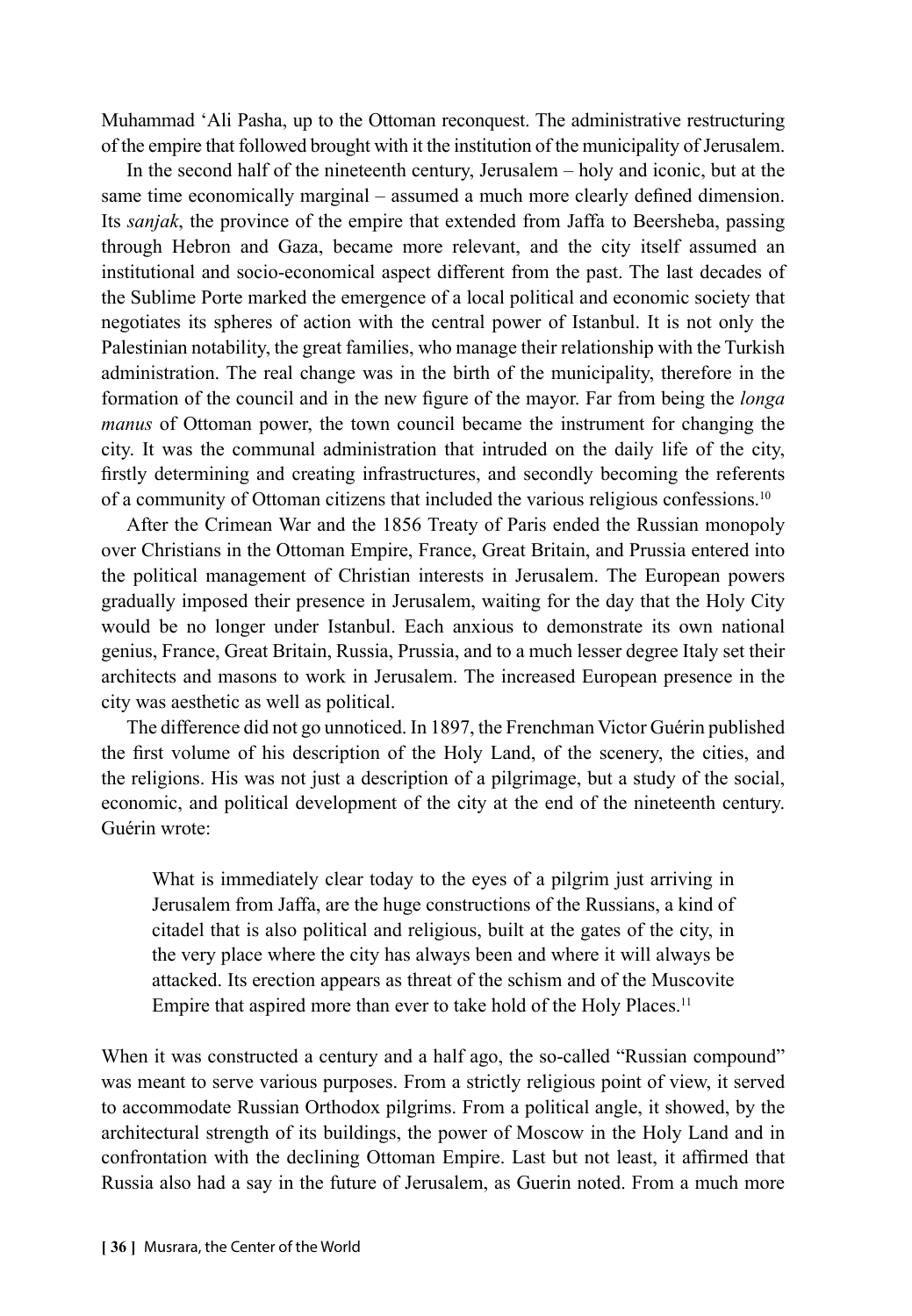mundane perspective, the imposing Russian compound – at one time comprising a church, hospital, hostel, and convent – has been adapted to various uses by Israeli institutions. It hosts city hall's offices, as well as the police station infamous to Palestinians. For them, it is to the notorious *Muskubiyya* that prisoners are taken for interrogation, and even for days in isolation.

The "huge constructions" of the compound are clearly visible on the maps Victor Guérin had drawn some years previously in 1881. The imposing buildings are not far from the Old City walls. Also outside the walls, Guérin noted "schools and hospitals recently founded by Prussia and England, visible testimonies of the efforts made by heresy to dispute Catholicism's sole possession of the sacred land. . . . There are, moreover, private houses, consulates, gardens, and even cafés."12 They are marked "Maisons Nouvelles et Jardins" on the map between the Russian compound and the Old City. Those "Maisons Nouvelles et Jardins" were the first nucleus of Musrara. Private houses and consulates, houses of important or rich families that wanted to leave the narrow spaces and small houses of the Old City, the overcrowding and the irresolvable infrastructural problems that resulted.

This community by petit bourgeois and middle class Palestinians, mostly Christians but also Muslims, tested the potential of a cosmopolitan city outside the ancient walls. It was what Salim Tamari described as a hidden part of the city's history: "a late Ottoman and early Mandate Jerusalem, with a thriving nightlife and a considerable degree of intercommunal interaction and cultural hybridity."13 Musrara is an integral part of this cosmopolitanism. Signs of modernity, for example, reached that district before others. The sewage system was brought to Musrara by the Ottomans in the nineteenth century. Electricity first arrived in the city in the large Notre Dame complex that acted as the divider between Musrara and the Old City, and – from a political point of view – represented the strong presence of France, a Catholic power, before the arrival of the British Mandate.

Admittedly, electricity is not sufficient to define a community as modern. But Musrara was also home to experiments that cut heavily into the cultural and educational anachronisms of Jerusalem at the end of Ottoman influence. One example rises above all: the Dusturiyya, the school founded in 1909 by the prince of Palestinian pedagogy, Khalil al-Sakakini. Open to the different religious communities, without corporal punishment, open to a critical relationship between teachers and students, without examinations and homework, innovative and even revolutionary, the Sakakini school provided a secular alternative to the Ottoman mold of education. Even more than this, the Sakakini school was also an alternative to the institutions opened by the ever more present foreign powers in Jerusalem. The Dusturiyya – the name means "constitutional" in Arabic – is an example of Jerusalem's overlooked modernity, the secular modernity at the heart of the City of Three Faiths, above all in its openness to all religious communities, including Jews. "Among its students," writes Haim Hanegbi, a controversial figure of the Israeli Left and an exponent in the early 1970s of the movement of the Black Panthers in Jerusalem, "there were also some Jews, for example the children of the Mani, Moyal and Amzaleg families, members of the old Sephardic Jewish community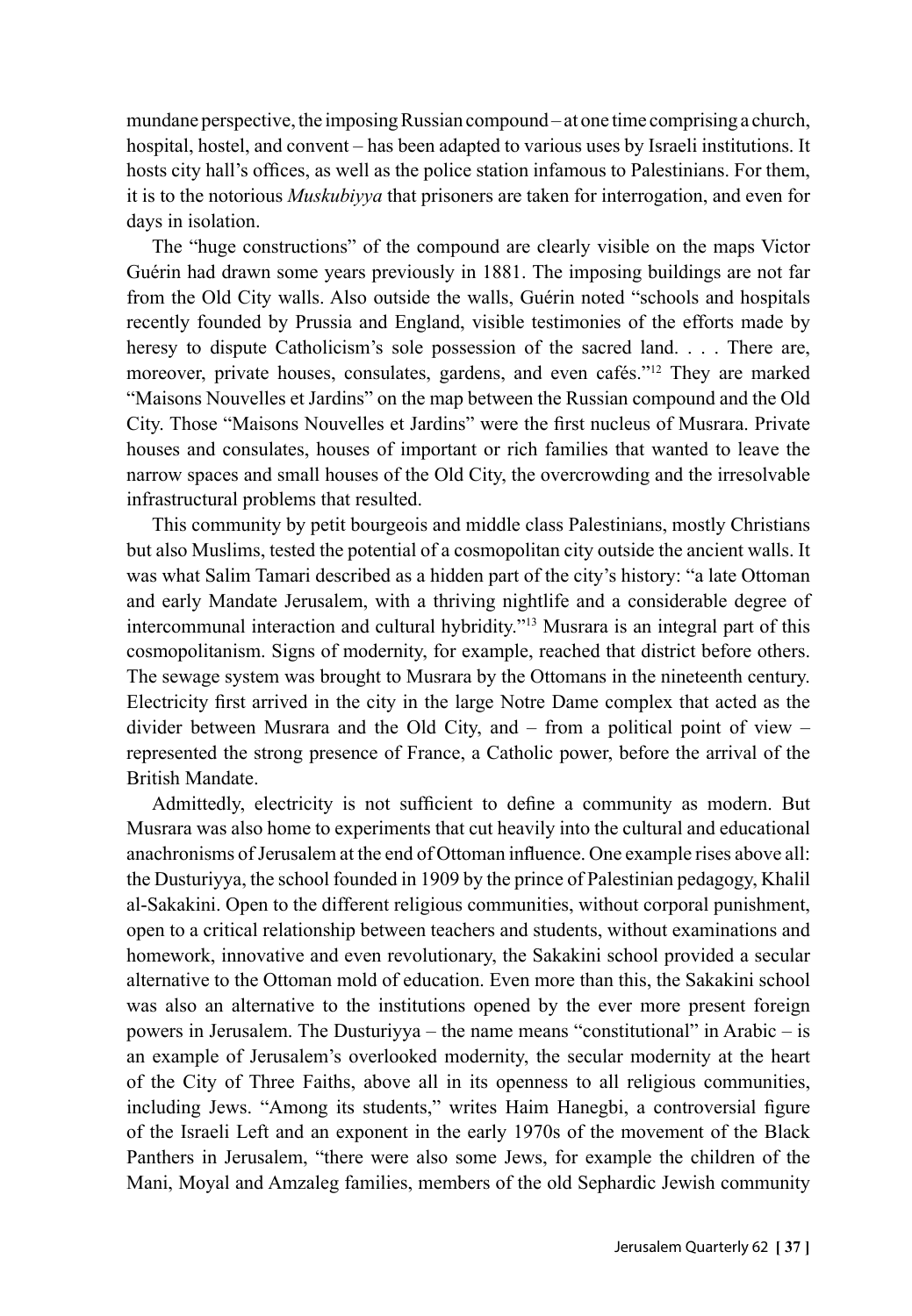of Jerusalem."14 Everyone could attend a school that would represent, for the Palestinian pedagogue, the expression of a city that contains cosmopolitan potential within its own composition and in its lines of communication with the sea (Jaffa) and the Syrian north (Damascus). Sakakini was only the most famous exponent of a Palestinian middle class that gave the city a precise imprint between the decadence of the Ottoman Empire and the arrival of the British.

Modernity is also the social life conjugated according to standards different from the communities' traditional social codes. It produces a neutral place where diverse groups of inhabitants could meet and interact with each other. Jerusalem's modern social life was not only found in the evening visits made by middle class families with families of different faiths (Michel, for example, still remembers the smell of sesame oil in the house of his father's Jewish friend who had a shop on Jaffa Street). Concerts were also sites of modern socialization. Cafés and cabarets were concentrated between Musrara, Jaffa Street, and the Russian compound, serving as "the nodes where the Christian, Muslin, Jewish, and Armenian populations could interact, creating a confessionally shared space and neutralizing the diktat of social prohibitions."15

The microhistory of Musrara prior to l948 has other protagonists: the Sephardic community, Jewish Ottoman citizens that through the decades up to the birth of the State of Israel had relationships, sometimes excellent and sometimes tense, with Zionist immigration. Ironically, looking at the city from a post-Green Line perspective, Jews were concentrated in houses to the east of the 1948 armistice line. The Valeros, one of the most important Sephardic families in Palestine, owned not only a good part of the lands in the northern sector of the new city, in districts such as Mahane Yehuda and Romema, but also plots and commercial enterprises just outside the Damascus Gate, where today Palestinian business is conducted in little shops and street vendors sell food in front of the ancient walls.<sup>16</sup>

The "new city," in Jerusalem is therefore a composite. It was not just condensed into the area determined by rapid Zionist immigration. The Ottoman Palestinian "little world" stepped out of the confines of the Old City, opened up before Zionist immigration, and then grew in parallel with the demographic and urban expansion of the new Jewish quarters of Jerusalem. It is the world of the Palestinian districts that is now to be found in the Jerusalem west of the Green Line. Before 1948, the development was primarily toward Lifta, in the north, in the direction of business, the railroad, new roads, and the sea. Now, Israeli real estate agents sell the Arab houses in Baq'a, Talbiyya, and Qatamun for high prices. Now, those houses and those neighborhoods are marked as western Jerusalem. Then – dozens of years before 1948, before 1967, before 1993 – the development of the Palestinian bourgeoisie was concentrated to the west, attracted by Jaffa, by access to the sea, by the port of reference, by the passage through which goods and men would arrive. There it is still possible to glimpse Ottoman and Mandate Jerusalem through the porticos and the arched windows of the ground floors (on which three or four floors were built in successive decades).

Some say that Jerusalem was more lively and cosmopolitan than it is today, now that it is the symbol of religious orthodoxy. Between the nineteenth and twentieth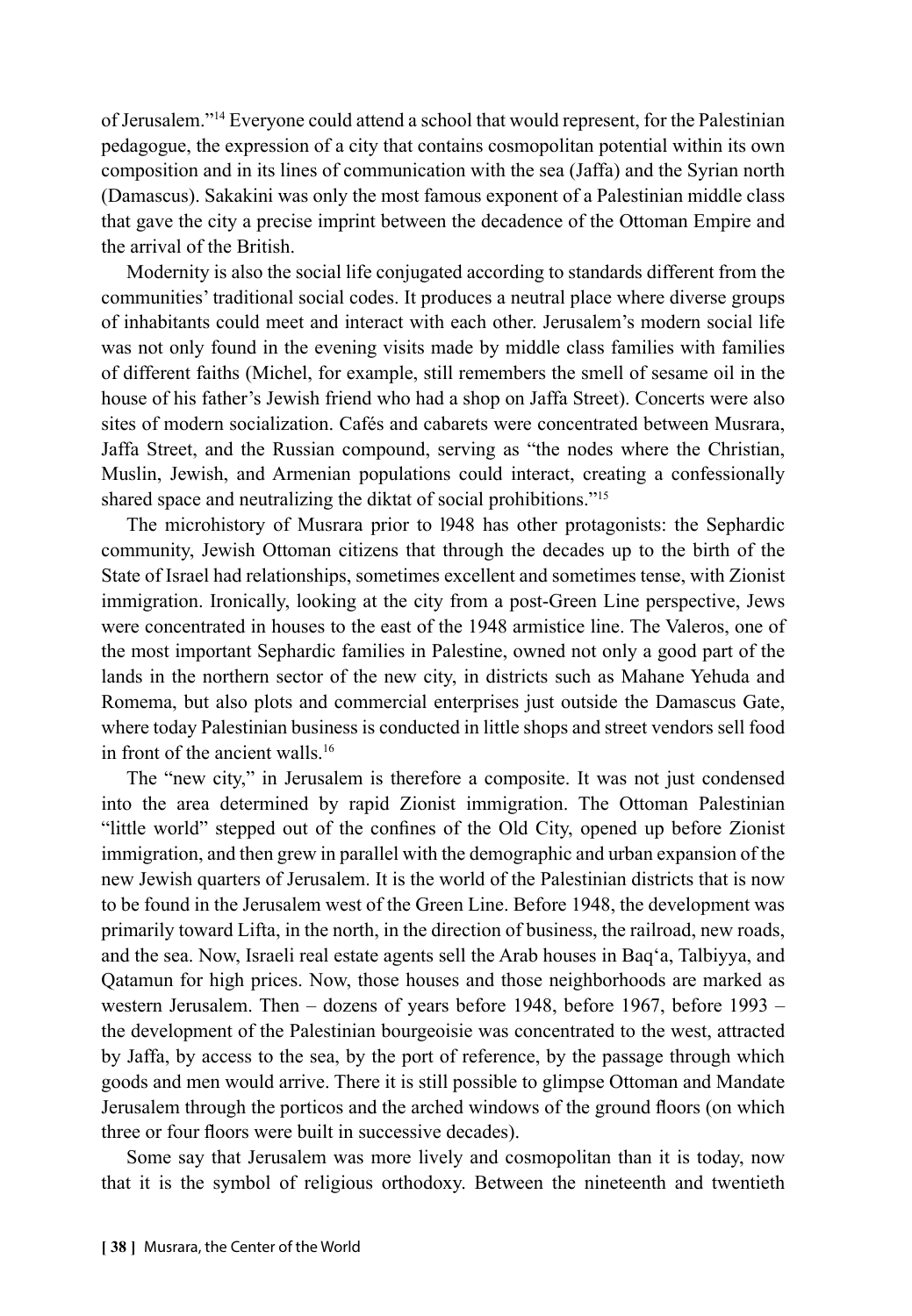

Aerial view: Musrara outside Damascus Gate. American Colony Photo Department, "Air Views of Palestine. Jerusalem from the Air (Old City). Jerusalem. Damascus Gate Section. Closer View with the Governorate etc. outside the Damascus Gate," 1931, G. Eric and Edith Matson Photograph Collection, Library of Congress.

centuries, in fact, Jerusalem was a city in which ethnic divisions existed, and at the same time provided a space for an urban way of living devoted to mixture. Jerusalem was a mélange: an Old City that closed its gates in the evening; and a new city that was emerging, not only composed of new areas of Jewish immigration, but also of Palestinian areas that even today indicate some of the richer city neighborhoods.

When in 1948 the war divided the city, it also created a definition for the various parts of Jerusalem that contradicted the city's history and contemporary development: an Israeli west and a Palestinian east. As if from one or the other part of the Green Line nothing of the respective communities existed. The Arab houses to the west of the armistice plan, however, are testimony that a diverse city really existed.

# **Within Reach of the Snipers**

Musrara was split in February 1949 by the war and the armistice plan supported by the international community. In the east, it lost its character as a district and was more or less reduced to a commercial street beginning at the Damascus Gate and winding for some dozens of meters to the north. A wall of three or four meters rose suddenly in front of this line of shops and workshops, protecting the Jordanian-administered part of the city. A few hundred meters divide the Palestinian from the Israeli part of Musrara. The heart of the district was dead, while in the stretch from one part to the other, known in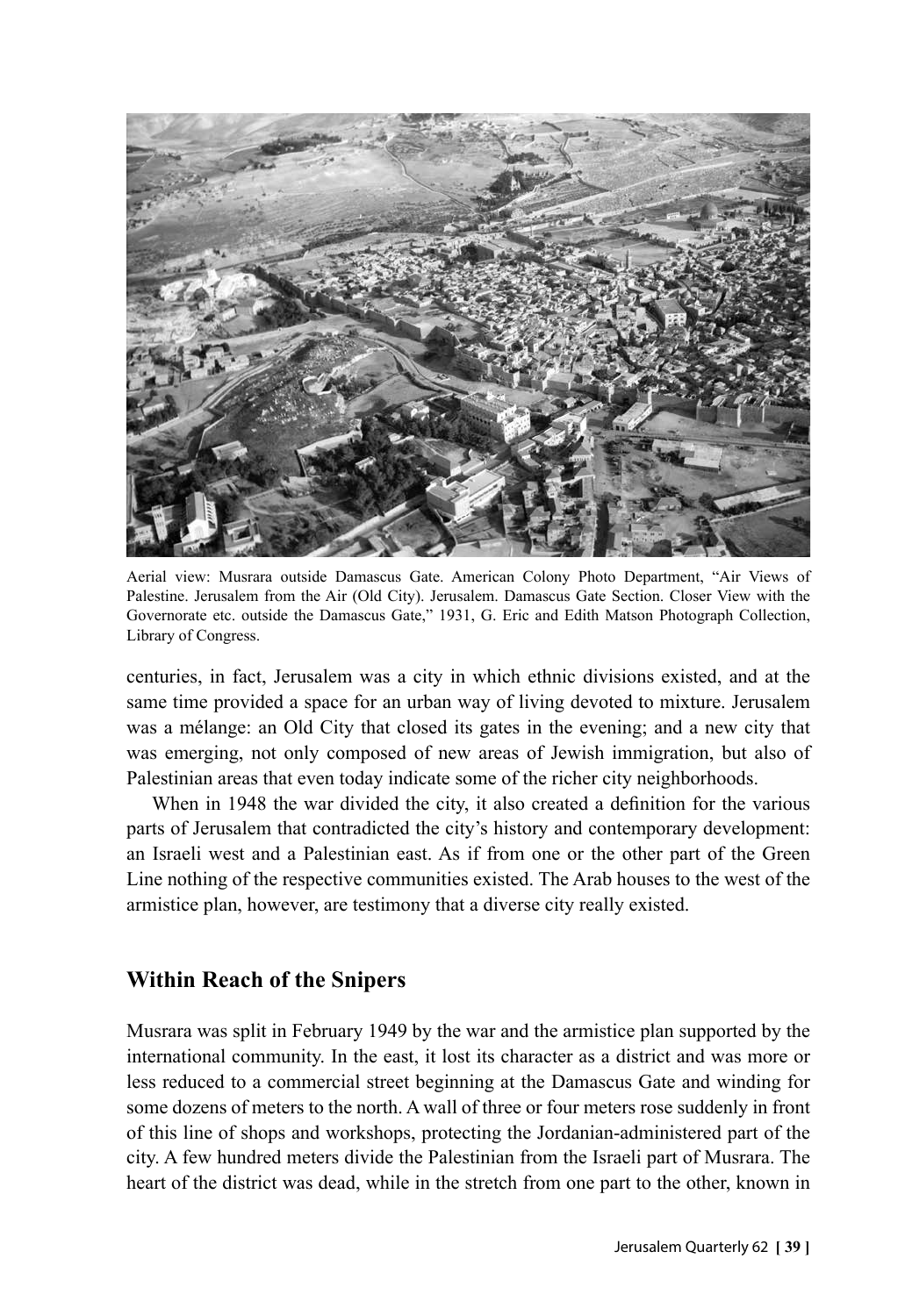Jerusalem by its English term, *seam*, there are soldiers on guard and barriers to defend them from snipers. The western part of Musrara was essentially deserted, deprived of its inhabitants and of the bourgeois life that had characterized it since the first decades of its existence.

From 1948 and for the nineteen years that followed, until the conquest of the city by Israel in the 1967 War, even the ancient walls of Suleiman the Magnificent between the Damascus Gate and the New Gate became ramparts where Jordanian soldiers were posted. On the other side, in the big Notre Dame complex, there were Israeli soldiers. Barely a dozen meters separated the patrols that gazed across at each other for nineteen long years, during which the UN archives were filled with denunciations of violations of the cease-fire from one side or the other. For nineteen years, there were only skirmishes and snipers reigning over a fragmented district.

The houses with the red tiles are not only abandoned; many have been partially destroyed by grenades and the passage of war. Houses that no long have the fascination they once had, left empty because of the sniper fire, while the little streets closer to the no-man's land are full of mines. No one from the west thinks of going there to live, despite the scarcity of housing. Some, however, are willing to occupy what is left of Musrara. These are the families of Jewish immigrants from North Africa and the Middle East, forced to live in transit camps organized by Israel, primarily in the Negev. The waves of *olim*, new citizens, are too numerous, and it is difficult for a new state to satisfy the need for houses. The transit camps are not seen as transitory, the promised accommodation is late in arriving, and as a result – tired of waiting – many of the Jews coming from the Arab world and from Iran, the *mizrahim*, decide to go to Musrara and to other broken-down districts, and occupy the houses as squatters.

The life of the new inhabitants of Musrara was very difficult. More than one of these inhabitants told us: "Here they used to shoot first. And we who lived there were cannon fodder on the borderline. In one room like this, ten of us were living in impossible conditions: cold in winter, hot in summer. There were hardly any schools and the children were always hungry." Still others talked of the mines that made some areas of Musrara dangerous. Four or five families lived in the houses of the well-off, often with only one communal bath and one makeshift kitchen. The sewers, built during the Ottoman period, had suffered the damages of war, as had all other utilities. This was a working class suburb in the shadow of Suleiman the Magnificent's Walls.

Musrara's houses did not provide a solution for problems that only grew worse with time. The Israeli authorities, after a first attempt to block the settlement of the *mizrahim*, responded by building – hastily and cheaply – small working-class apartments, public housing similar to that which filled post-war Europe. These *shikunim*, the Israeli version of concrete working-class housing, arose on the outskirts of major cities. In Jerusalem, they were built in Qatamun, a wealthy Palestinian quarter that ended up west of the Green Line, and Musrara, the neighborhood of the no-man's land.

The new inhabitants of Musrara were part of the wave of immigration that between 1948 and 1964 brought some 650,000 new citizens to Israel. They were considered second-class citizens and gathered under one huge single stereotype – *Moroccans*. The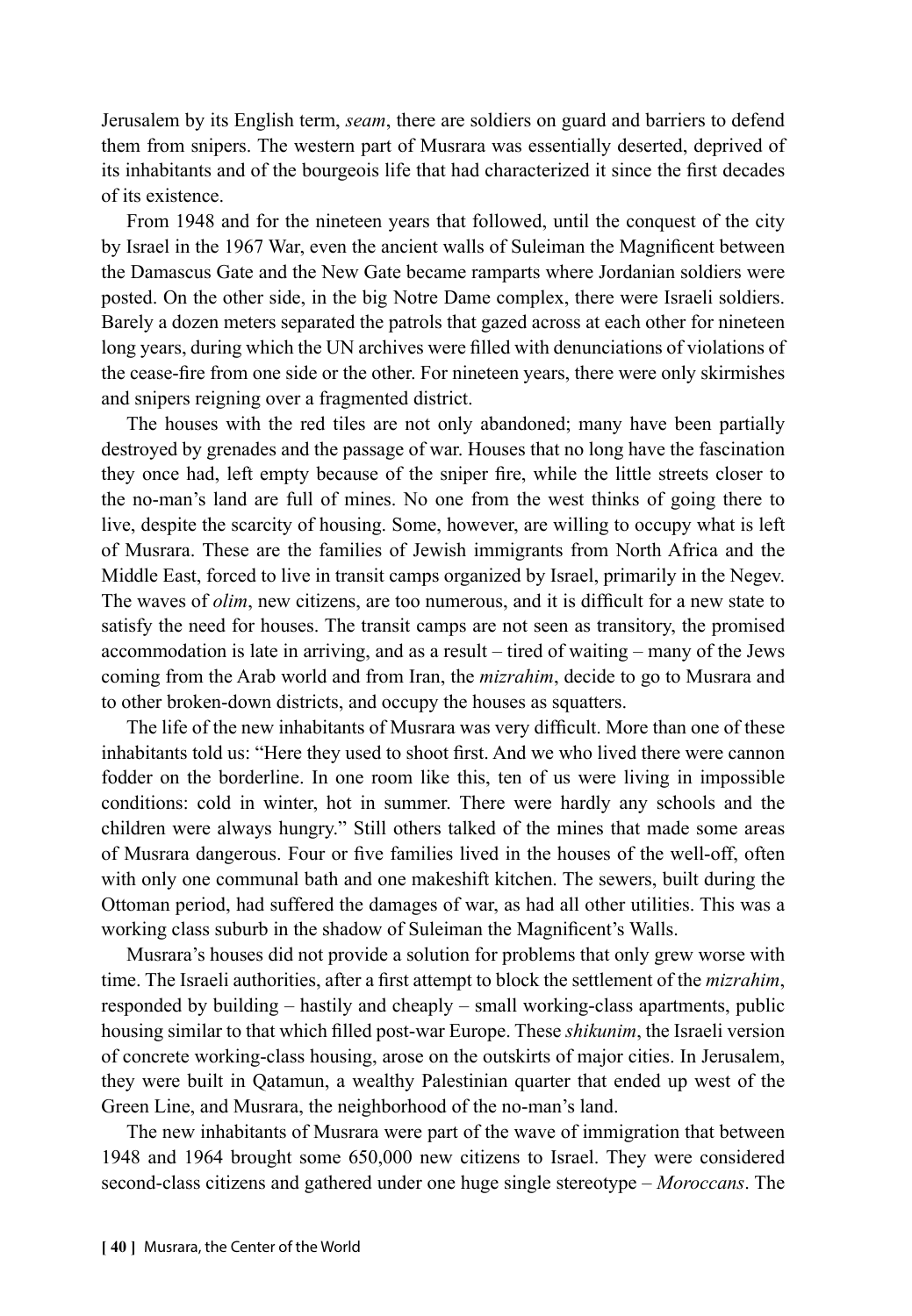Israeli establishment, like some 85 percent of the Jewish population of Palestine in 1947– 1948, were Ashkenazi Jews coming mostly from Europe. They did not comprehend the profound variation within the immigrant *mizrahim:* They had all come from the *Orient* (hence the name) and they were not acculturated, not refined. They were not Europeans; whether they were Yemeni or Moroccan, whether they came from the great Jewish middle class of Cairo or Baghdad, made no difference. The Mizrahi question, in Israel, was born in the 1950s and became the subject of study, feeding an intellectual and social debate that continues today.

The newborn Israeli state tried to forge a common national culture out of the melting pot, to erase the obvious differences among the diverse groups that made up its young society. "In practice, Ashkenazim could maintain their European identities (short of the Yiddish language and shtetl manners), but North African and the Middle Eastern Jews were asked to suppress their culture while at the same time provide local flavor, token of food, dress, and music, thereby creating an indigenous link for a Middle Eastern nation conceived by European architects," writes Amy Horowitz, a scholar of popular Israeli culture. Thus, "Lebanese salad became Israeli salad, one example of the absorption of customs without differentiating among former group identities."17

Yet again, the microcosm of Musrara is exemplary. The quarter's *mizrahim* describe their arrival and their life in Israel as an existence marked by discrimination in an effort to keep their own ways of life and at the same time be recognized as Israelis on an equal level. The result is complex: A life on the brink between conservation and assimilation. Paradoxically, Musrara remained an "Eastern" district even after the Palestinian flight of 1948, though its social life changed definitively from the Palestinian and Jewish middle class of the late Ottoman and Mandate periods to a new social group, poor and discriminated against. The post-1948 inhabitants of Musrara were new citizens of the state of Israel, though they shared with the middle-class Ottoman Sephardim an Arab-Jewish culture that distanced them from the Ashkenazi Israeli élite.

Musrara became a sub-proletarian urban district amidst "the pungent odors of Moroccan food, coffee and spices," as Roger Friedland and Richard Helt, architects who came to study Musrara at the end of the 1970s, wrote. Friedland and Hecht, in their weighty study of Jerusalem, give a perfect description of the "Moroccan neighborhoods," of which Musrara is one.

Many Jerusalemites steer clear from the Moroccan neighborhoods, fearing violent gangs, drug dealers, pickpockets, prostitutes, and the unattended children who seem to roam there with no purpose except to make trouble. Despite years of community work, these neighborhoods remain central in the drug trade; heroin has replaced hashish as the primary narcotic on the local market. The Moroccan kids who grow up tough, angry and undisciplined, fill the Israeli prisons.18

In other words, the panorama of Musrara is not a postcard. More than 2,000 people live in 610 lodgings, often consisting of little more than one room. One-third survive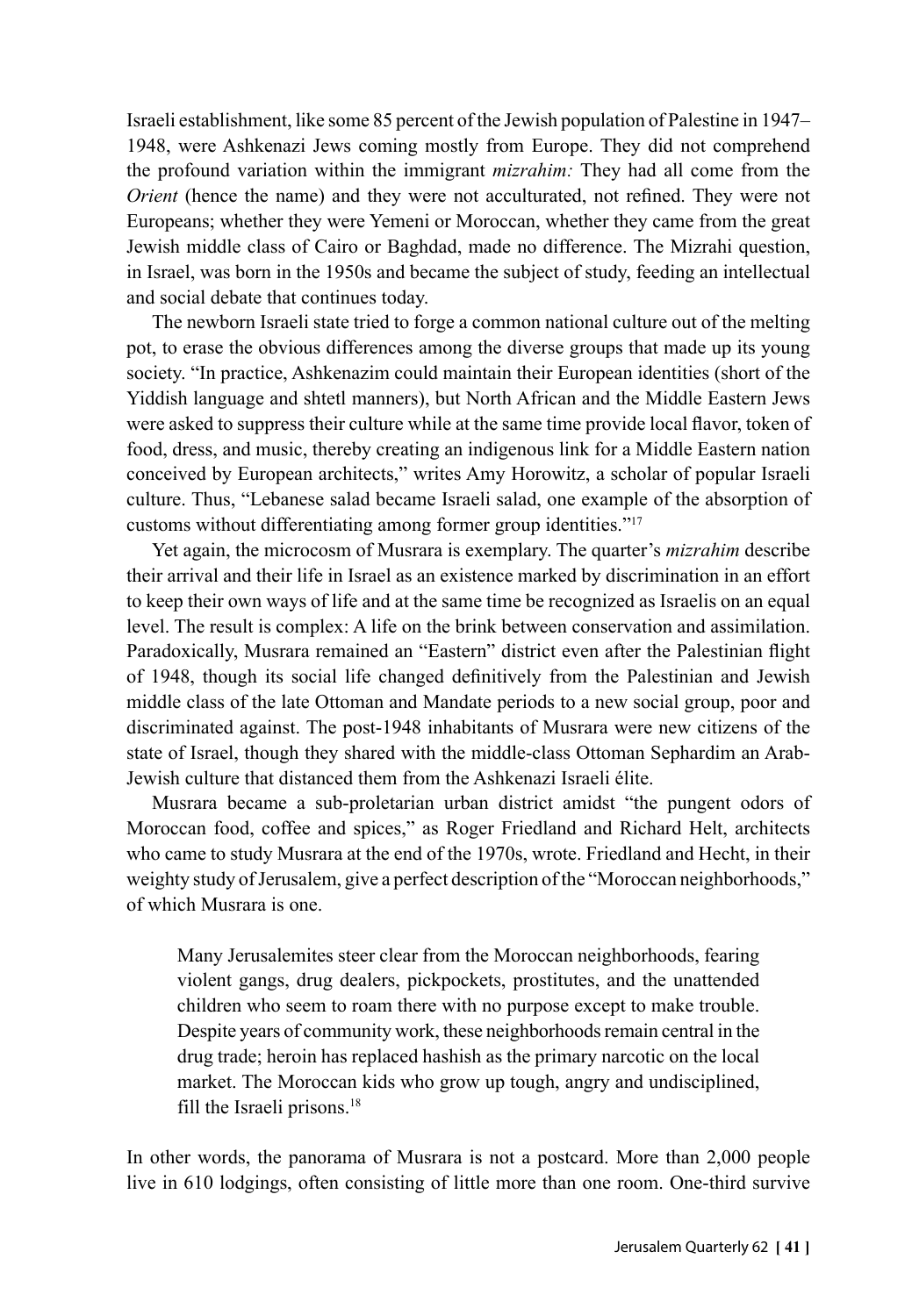on social benefits. There is overcrowding, degrading living conditions, and for children poor education. Dropping out of school is a normal practice, as it is the delinquency of minors. Unemployment weighs heavily on males in traditionally conservative Sephardic families. Fathers work (or don't), mothers take care of the house, and there are many sons who often revolt.

### **Black Panthers in Musrara**

Koko Deri has criticized the Ashkenazi establishment for a long time. He was a member of the Black Panthers, the urban underclass movement that made Golda Meir's life difficult prior to the 1973 War. His attic apartment was opposite the armistice line, a hundred meters from Damascus Gate and Arab Jerusalem. It consisted of a twelve square meter room, a large terrace, and a tiny bathroom. The *panterim*, the Israeli version of the Black Panthers across the Atlantic, was born there in Koko's attic at the beginning of the 1970s. They shared with their original counterparts a revolt against the establishment, in this case Ashkenazi, and self-pride. The Mizrahim "have always been made to feel second class," as African-Americans were. They imported the logo of the Black Panthers, the closed fist that has reappeared in rebellions the world over, reproduced in the graphics and posters of the Arab revolts of 2011, especially nearby Egypt where it featured in the logo of the  $6<sup>th</sup>$  of April movement.

Koko jealously guards the memory of heroic times: the myth of the *panterim*. The young men of Musrara would gather in that attic facing the wall of the Old City. They would listen to music on an old transistor radio and smoke – that's all. In the beginning, these working class boys were not political, they needed to pass the time somewhere other than in the streets. They were, however, truly street boys, marked as school dropouts with temporary jobs, some of the youngest from reformatories and on public assistance. They did not do military service because of their police records. They had nothing to do with the leftist militancy of certain members of the Israeli middle class or intelligentsia.

According to Deri, in a view that is not uncommon, "The paradox is that it was the far-leftist Ashkenazis who brought awareness of our situation. They convinced us to struggle against the Ashkenazi establishment to obtain more equitable living conditions." It was the "white" boys who would gather a hundred or so meters away from Koko's attic who brought American protest myths to the attention of the "blacks." The Musrara boys, ranging in age from eighteen to twenty, became politicized in turn. They began going down into the square to ask for equality with the others. The leaflet distributed at their first demonstration reads: "We are demonstrating for the right to be considered equal to all the other citizens of our country." Their main requests were to enjoy the rights they had been denied: the right to decent housing, thereby putting an end to the degrading districts; free education and housing for the needy; abolition of the authorities dealing with juvenile delinquency; salary increases for workers who support large families; and the final and most political request, full representation of the "Eastern Jews" in all the country's institutions.19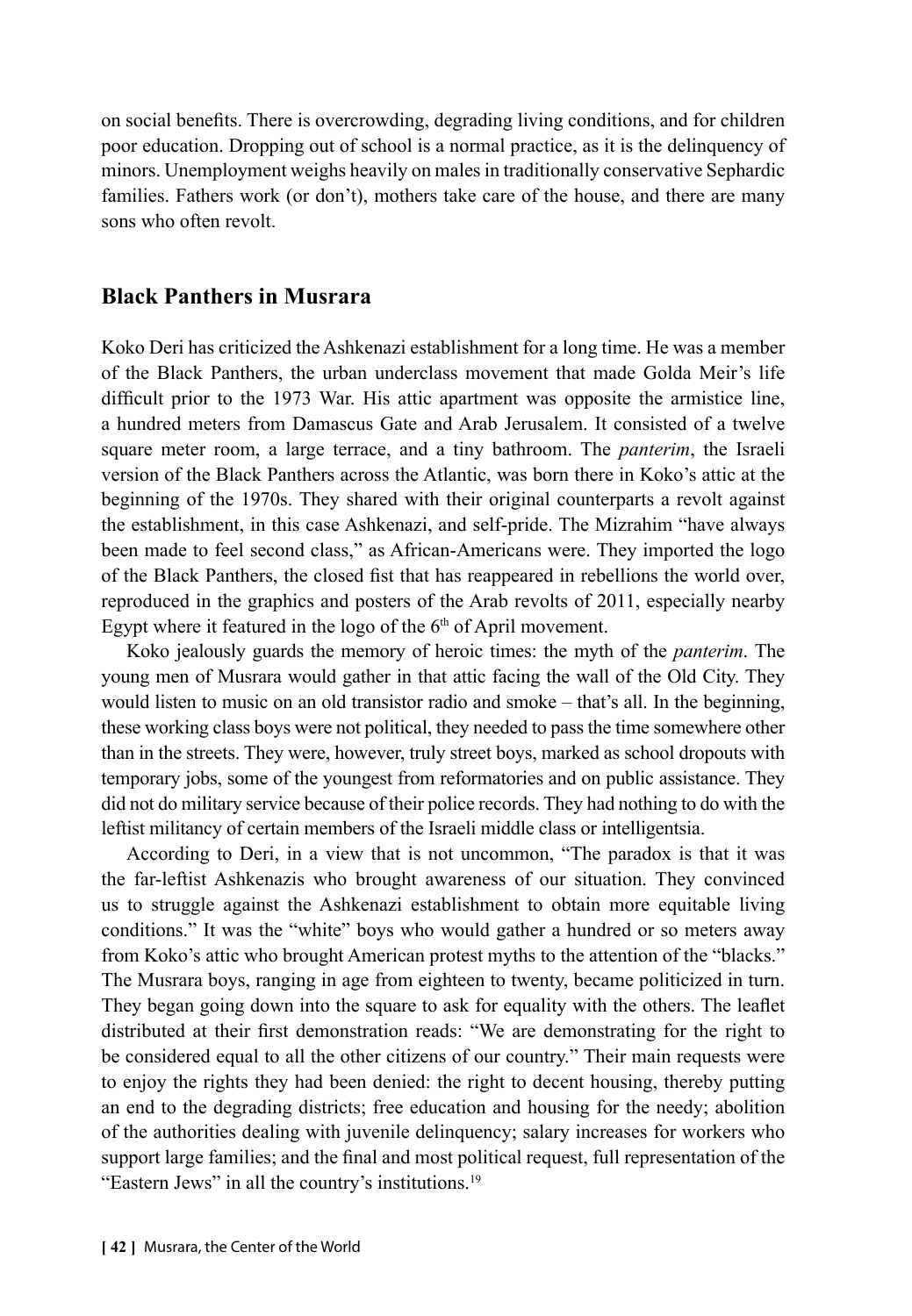From March 1971 on, the *panterim* held unauthorized demonstrations and marches, and employed the controversial tactic of stealing food in order to distribute it to the poor. More than anyone, they challenged one of the most important leaders in the country's history, Golda Meir. "They are not so nice," Meir, the "Iron Lady" of Israeli politics, famously said of the Israeli Black Panthers, a sentence now carved on a plate affixed in Musrara to commemorate the movement. The *panterim*'s reply, voiced by Saadia Marciano, the movement's most charismatic member and an activist until his death of a tumor at age 57 in 2007. "The cake is for everyone," said Marciano, whose boyish face became iconic, "or there will be no cake." The challenge to Golda Meir and the Ashkenazi establishment was clear. At a demonstration in Zion Square, in the center of Jerusalem, the protesters burned the effigy of the Israeli prime minister.

The *panterim*'s actions were above all symbolic. They stole milk from Rehavia, a well-to-do area of Jerusalem, and gave it to the needy families, arguing that even the cats had milk in Rehavia's houses, while in the Qatamun district's *shikunim* the babies lacked it. This was too much for the Israeli government, still in the hands of the Labor party and other left-wing parties. The leaders of the Black Panthers were arrested and put in administrative detention, demonstrations were repressed, and many among the protesters were injured and dozens imprisoned. The revolt continued throughout 1972, with its ups and downs, until it was buried on the day the new war began. Yom Kippur, 1973: the war Israel did not win, the war that continues to be the country's deepest psychological wound.

Though the movement of the Musrara's *panterim* was not strong enough to withstand the 1973 War or the passage from a movement to a more structured organization, their cause did not end with the last of their demonstrations. It had not just been a boys' game that they had carried out. This is confirmed by the results of the commission of inquiry ordered by Meir, the Horovitz Commission, into minors in poverty. The report not only underlined that the poorer economic sector was that of the "immigrants from Asia and Africa," but also that the government had no strategy to combat the distress. Not only had the living conditions of the *mizrahim* worsened during the 1960s, but, even more grievously, discrimination grew proportional with their level of education: the more they were educated the more they were discriminated against.<sup>20</sup>

Perhaps historians will not agree with the reading given by Koko Deri and his friends – Reuven Abergil, Saadia Marciano, Charlie Biton, and Kokhavi Shemesh, among others – of the Black Panthers. "We have changed Israel," argued Koko. Certainly, the *panterim* were the Israeli face of the post-1968 movements that had spread worldwide. They gave significance and dignity to a socio-political condition – that of the *mizrahim –* long hidden, despite the flames of protest lit some years previously, in the depressed Haifa neighborhood of Wadi Salib, where in 1959 the first effort was made to bring the Israeli government's attention to the needs of the "eastern Jews." Perhaps because times had changed, or perhaps because the *panterim* emerged from the heart of Jerusalem, there was a revolt from 1971–l973 originating from a forgotten place like Musrara. Even after becoming Jewish, Musrara left its mark on the history of Israel, if only because from that moment on the *mizrahim* became an electoral body capable of influencing election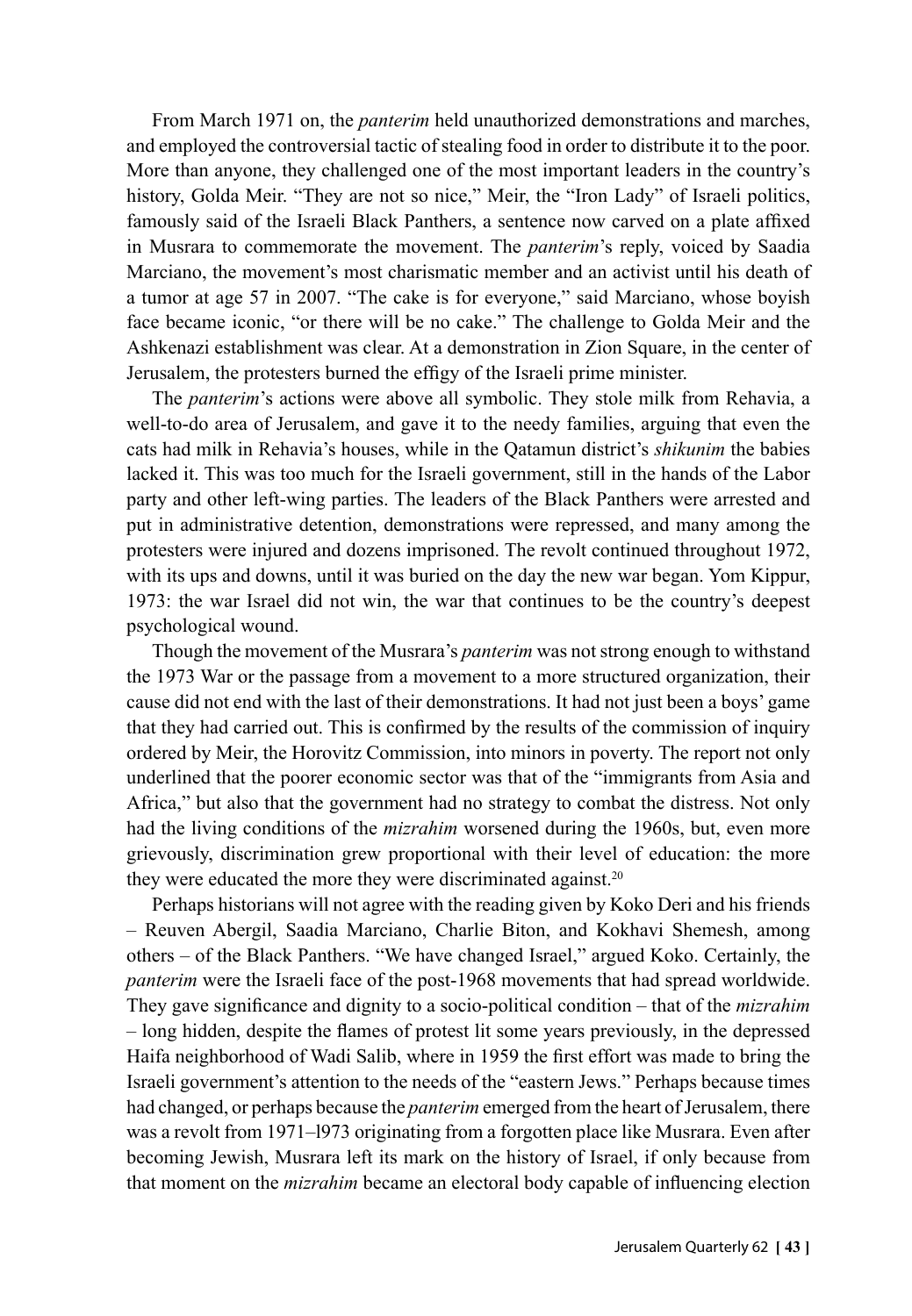results, of dictating conditions, and therefore of deciding whom to send to government.

With time, the *mizrahim* became one of the bases of consent of the Israeli Right. They were the hard core on which Begin constructed his surprising victory in 1977, when for the first time the country participated in the defeat of the Labor party and Likud's access to power. It is not, therefore, by chance that one of Begin's first acts, just a month after the elections, was to launch an enormous project of reevaluating towns and neglected districts. Project Renewal was an ambitious plan that involved – at the financial level – the state, municipalities, and above all the Jewish diaspora. The plan was aimed at the hundreds of poor districts, overwhelmingly inhabited by *mizrahim*, victims of a housing policy defined as "spatial enclosure" and "that denotes the geographic segregation of the lower strata of [Israeli] society."<sup>21</sup> Begin's plan involved almost half a million people and a total cost of two billion dollars, of which one-quarter would be paid by the diaspora community through the Jewish Agency. In the first five years, starting in 1978, more than thirty thousand housing units were renovated. The national plan included Musrara, a district of little relevance from the point of view of numbers of inhabitants, but important for the image of Israelis – the Black Panthers' Musrara. This was how Begin compensated one of his important bases of support and at the same time confirmed that – in his government – there were truly two Israels. And thus the name of Menachem Begin, thirty years exactly after 1948, returned to Musrara, no longer for the blood spilt in conflict but rather heralded for renovating the old houses of the district.

### **Musrara to the Musrarians**

What happened in Musrara happened in many old town centers, as for example in Europe, that were left to decay in favor of the development of large peripheries. There was a very real economic interest in letting the district fall into decline. Those involved with Project Renewal spoke clearly: "There is evidence that the public authorities chose to allow Musrara to deteriorate because the long-run plans were to rebuild it as a small business district or more affluent neighborhood."<sup>22</sup> The thought was to drive the inhabitants to abandon the old Arab houses for a little apartment elsewhere, in which there would at least be a kitchen and bathroom worthy of the name. The strategy worked for some inhabitants. The majority, however, did not want to leave Musrara. They had in mind the experience of another district near the walls of the Old City, Yemin Moshe. The neighborhood founded by Sir Moshe Montefiore had suffered a similar fate; its inhabitants, in exchange for their decaying lodgings, had received an insignificant compensation, especially compared with what the district would become over the years. Yemin Moshe is now one of the most expensive and attractive places in Jerusalem.

Musrara's *mizrahim*, however, did not leave the neighborhood. On the contrary, they fought to have a say in its renovation. The experts and benefactors who arrived to redevelop the area in fact tried not to impose to the inhabitants any top-down town plan. If there were to be renovations, they should be decided by the residents according to the principle "Musrara to the Musrarians," even though the community requests aroused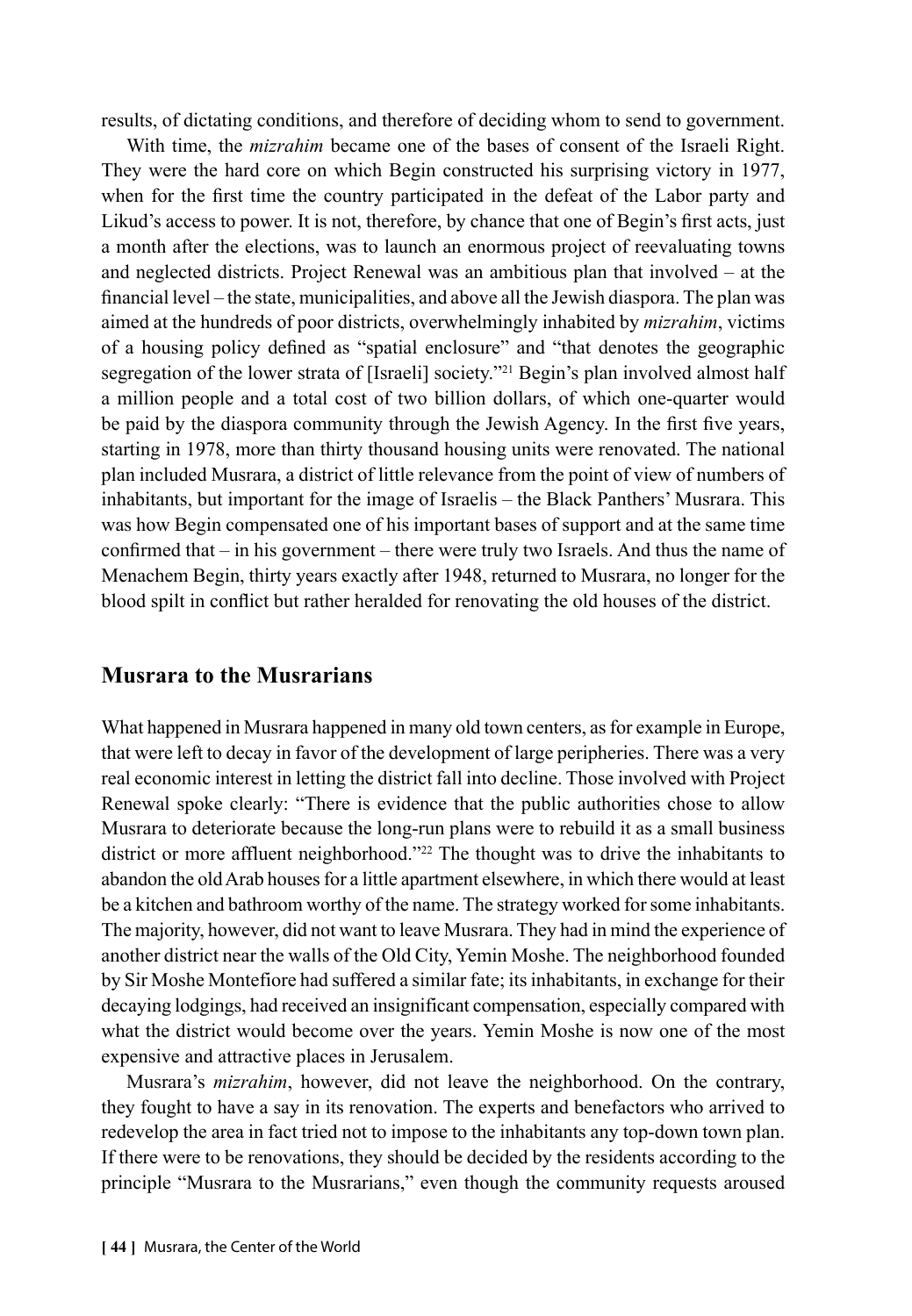some perplexity. The example that comes to everyone's mind is the story of the *mikveh*, the ritual bath. A *mikveh* was in fact among the inhabitants' first requests, even before a synagogue. David Guggenheim, one of the architects invited to plan the restructuring of the district, interpreted the request as necessary because many of the houses were lacking decent hygienic services. The ritual bath, therefore, came from a common and daily need, even greater than religion. Perhaps it was also a cultural necessity, seeing that almost all the inhabitants came from North Africa where the *hammam* served the double purpose of hygienic services and a place to meet.

Dick Gunther, a successful contractor, presided over Project Renewal's national committee and served as the bridge between the Jewish community of Los Angeles that adopted Musrara through the Jewish Agency and the inhabitants of the tiny district of Jerusalem. For four years, he shuttled between the Pacific and the Mediterranean, clashing with a mentality that was not his, and with a group very removed from his surroundings. "Many of the people I have met must have spent certain periods in prison for having committed various crimes, nevertheless they were brilliant and obviously had the ability to manage successfully," he wrote in his memoirs.<sup>23</sup> Gunther had never made use of a ritual bath in his life; nor had the other members of the committee, all secular Jews. The district's wish however was respected and obstacles, such as the need to request a rabbi for permission to continue excavation after skeletons were found, were overcome. The *mikveh* became one of the most important places for the Musrara community. The choice landed on a one-story house that had belonged to the Ansari family prior to 1948 and had been hit several times during the war, once by a grenade. Yes, it was actually the house where Michel had lived together with his family for ten years before fleeing in the April of 1948.

For Guggenheim, sitting in his office in the trendy German Colony neighborhood amid the papers on Musrara, jealously preserving the archives and records of a singular experience, Musrara represents a "unique urban weave that furnished a rich visual environment," and "evidence of the history and way of life in the Jerusalem of old times." The renewal of Musrara – since then, the Israeli authorities imposed on the district a Hebrew name, Morasha – had been above all a human more than professional experience. It involved the challenge of restoring the Arab houses and making them come to life again, but also an encounter with a close-knit but difficult social body in the inhabitants of Musrara, an attempt to offer them a piece of a better and more beautiful world by means of architectural tools, and above all to offer them work, a future. Many of the same inhabitants worked on the revision projects, hired by the contractors.

In Musrara, Begin's plan worked. The district became one of the most trendy places in Jerusalem. The renovated Arab houses – to which the *mizrahi* squatters had obtained titled through provisions in the Absentee Property Law, which had stripped them from their original Palestinian owners – were passed from hand to hand. This is how Musrara changed its skin, as many of the squatters who had arrived and occupied the rubble of the district, restored the house and secured its ownership, and then moved away. They sold the renovated houses for high prices and chose to go and live in brand new modern apartment buildings far from the center of Jerusalem.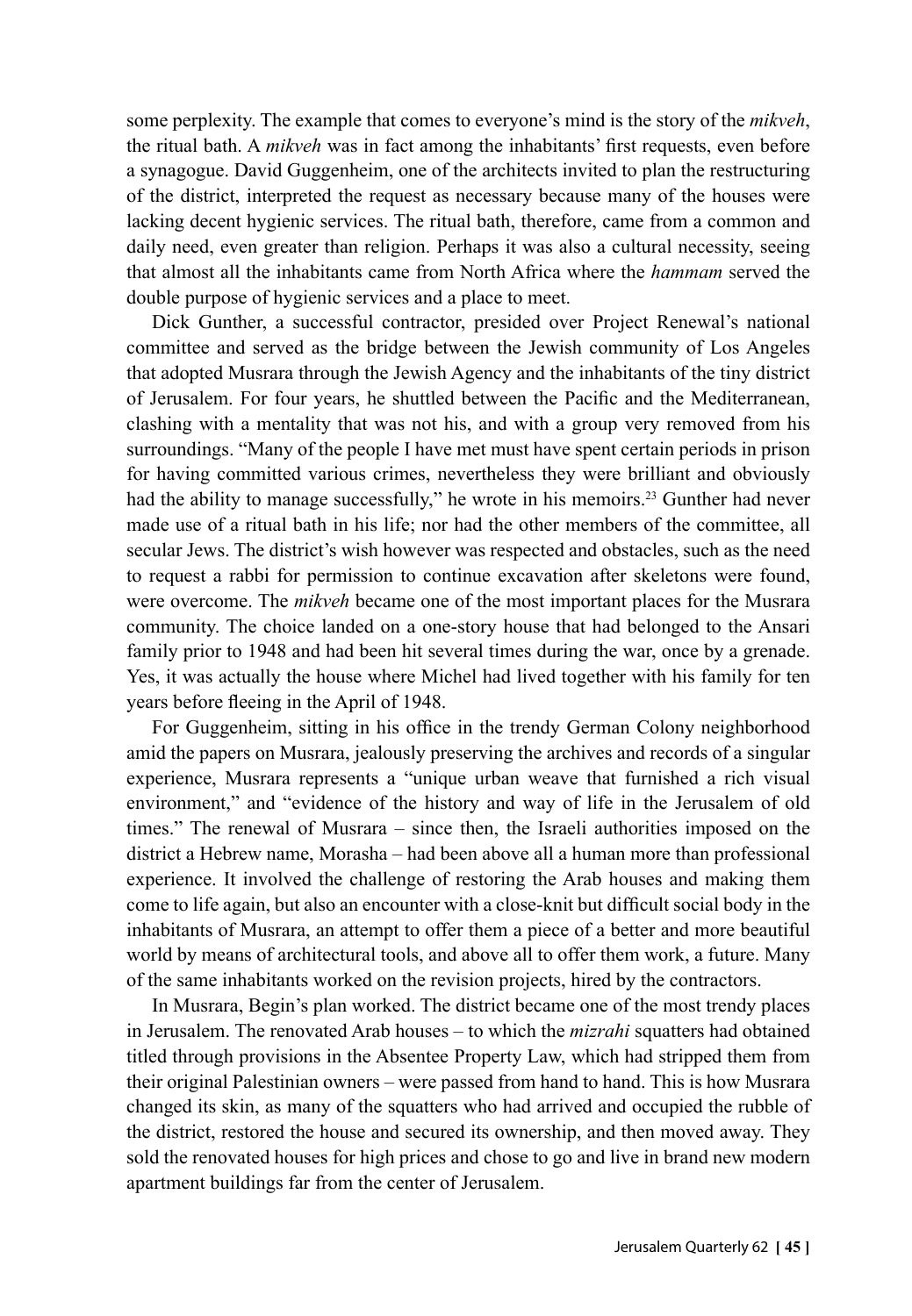# **The Invasion of the Ultra-Orthodox**

For a period, Musrara became again middle-class and sought-after, as it had been in the first years of its existence in the first half of the twentieth century. The Palestinian middle class had been replaced by the Israeli intelligentsia, by the small international community made up of journalists, diplomats, UN officials, and, especially, artists. The new wave had taken the place of the pre-1948 Palestinians and the *mizrahim* who had given birth to the Black Panthers. It coincided with the Oslo parenthesis, when many in Jerusalem believed in peace, in a two-state solution, in a city in which it was possible to cater for the different identities of its inhabitants. It was a brief period, no more than ten years: a golden age that would reunite Musrara's bourgeois origins with the new age. The Arab houses were transformed, levels added upon levels, upsetting the original pre-1948 urban and architectural structure. The original "skyline" was immortalized in a few old photos that show a long stretch of red tiled roofs on a square base.

Since then, however, Musrara has not resisted the thrust of the Israeli-Jewish orthodox that have arrived *en masse* in Jerusalem, searching not only for mystic inspiration but also for houses. In recent years, French and Americans have joined in crowding out Musrara's secular intelligentsia, once again changing the customs of a quarter that had for years been filled with the smells of Jewish-Moroccan cooking and now assumes the veils of the orthodox Jewish women and a culinary mix that varies from east European *cholent* to chicken broth. In the social housing of Musrara, small anonymous and grey three-story buildings, the *mizrahim* have been replaced by the ultra-orthodox migrants from the nearby enclave of Mea Shearim. Musrara today is increasingly an appendix to the most orthodox district of the city, without any ties to the district's past.

The Salesian convent and the kindergarten frequented by Palestinian children is a record of a different district. The property had been returned to the Catholic order after a long and difficult legal battle with the Israeli authorities, who had requisitioned it like they had other buildings. Now the Salesian convent is the image of a Christian presence in Musrara that stretchces west to the great Russian compound and the area of the Ethiopian Christians, and east as far as the Dominican Bible School, the École Biblique.

From the other part of the ancient front, beyond Road No. 1, Arab Musrara has never found its new identity: the identity of residents, of a community that lives in the district. Musrara today is only a functional place, from businesses to logistics to transportation. The line of shops from the Damascus Gate opens up into an area where all the delicacy of relations between Israelis and Palestinians is concentrated. These communities lap each other, almost touching yet continuing to ignore each other, in those almost communal hours that end the Muslim Friday and begin the Jewish Sabbath. Ultraorthodox families hurry through the streets leading from Mea Shearim to the Damascus Gate. Busloads of Muslim pilgrims (Palestinian citizens of Israelis for the most part) have just left the streets that encircle the part of the Old City closer to the Dome of the Rock. Above, helicopters circle between Musrara and the Mount of Olives. It is as if the no-man's land marked by the Mandelbaum Gate, the passageway between east and west from 1948 to 1967, remains conjugated according to the vocabulary of a low-intensity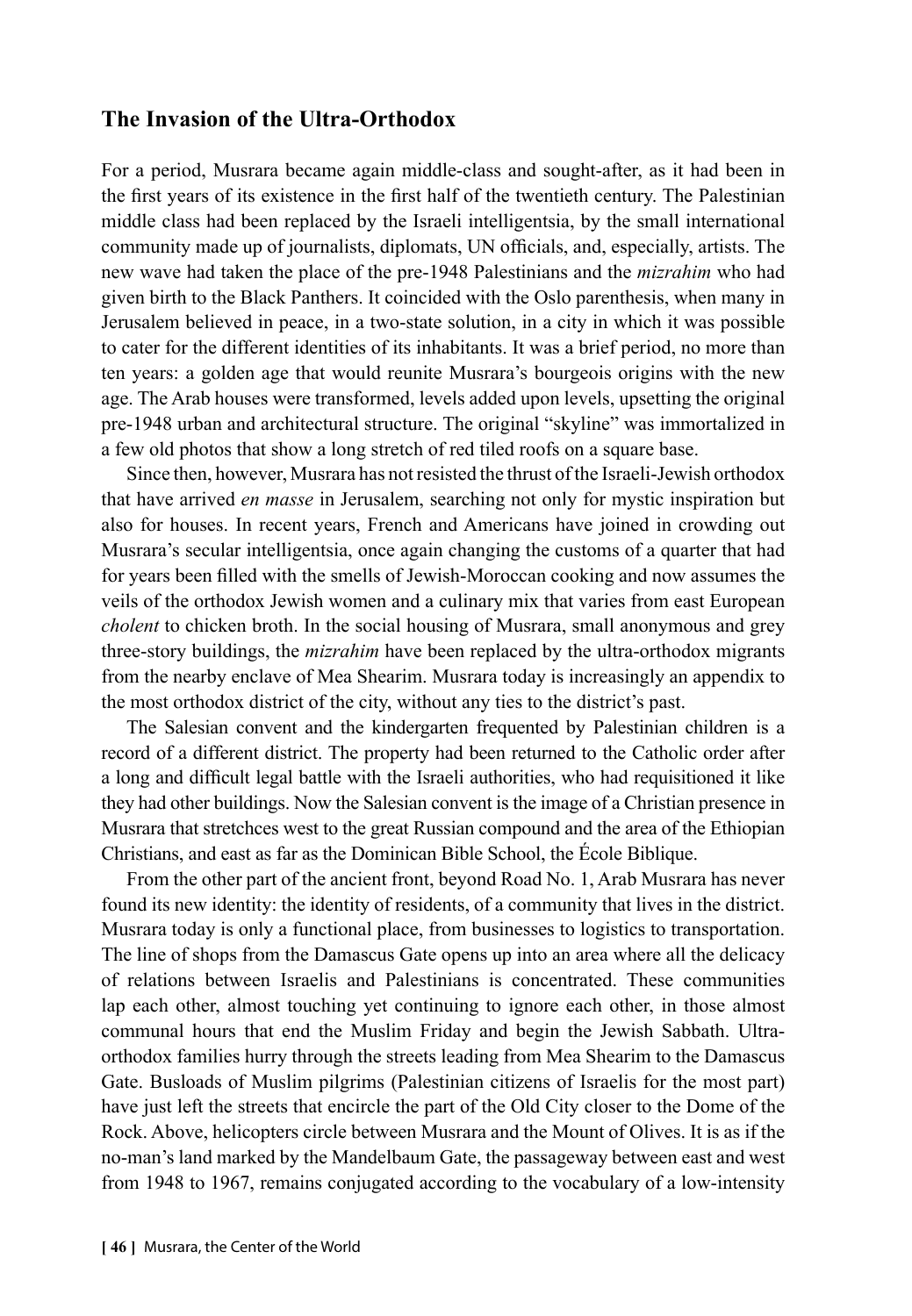

Notre Dame de France Hospice. On the far right, Musrara. American Colony Photo Department, "Damascus Gate and Environs Notre Dame de France Hospice," c. 1900–1920, G. Eric and Edith Matson Photograph Collection, Library of Congress.

conflict. The faithful of all the Religions of the Book brush by; international observers swarm among the little hotels and the religious centers; Palestinians pack the terminal of the small buses that go to the Arab villages around Jerusalem (many of them cut off from Jerusalem because of the separation wall built by Israel since 2003). And in the middle of everything, still on Road No. 1, the visible line that divides one Jerusalem from the other (settlers excluded), are the tracks of the light rail. The light rail is the funereal monument to the idea of a city that is separated by peace and divided between two identities, recognizing the value of both. It unites Jewish Jerusalem, reaching as far as Pisgat Zeev, the settlement on the edge of Ramallah, and connects the Israeli settlements built to the east, in the part occupied in 1967, with Jaffa Street, still and always the commercial heart of the Jewish district.

Arab Musrara is, like Palestinian Jerusalem, today composed more of footprints – a transit zone – and less of a continuous, livable, cohesive urban fabric. But today's reality is itself only the footprint of a history in which there has been a sudden break. It is like a fossil buried in the stone that follows that same historic path of the two parts of Musrara: the Israeli part fully within the social changes of the country; the Palestinian part, frayed, and no longer the soul of a time, without a new identity that could take the place of its ancient heritage. Arab Jerusalem is more and more split into tiny islands, compounds, enclaves, districts that have lost the necessary connection to the city life. The reasons, of course, lie in the conflict. Most of all they can be found in the push for a "united and undivided" Israeli Jerusalem, which has already distorted the city.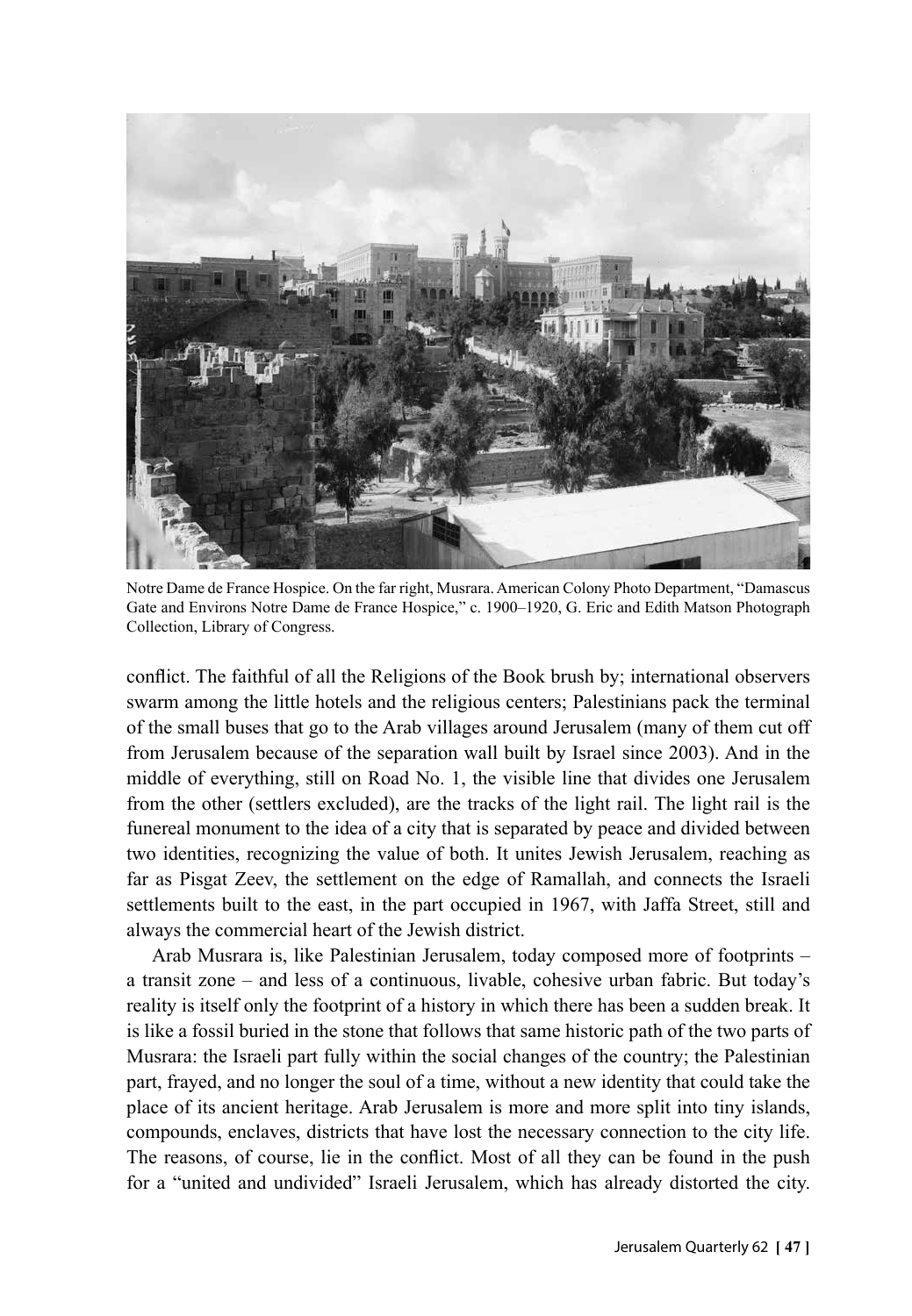Jerusalem is now both the most populous Israeli city and the Palestinian city with the most inhabitants.

Michel's *memory lane*, however, is still there. With the accuracy of satellite technology, one need only go to Google Maps, put the cursor on the eastern Mediterranean, skim over the coast, and advance to Jerusalem. Position the cursor at the crossroads of Ha'Ayin Het, where Moshe Dayan and Abdallah al-Tall drew the Green Line, to arrive at the end of the slope, as far as Shivtei Israel Street. According to the "virtual" calculations, it spans exactly 190 meters. Travelling in the real and complicated life of the City of Three Faiths, these 190 meters have become the regular passage for those who have some business in the city offices, the imposing complex built in the 1990s at the top of the hill.

There exists, in fact, an ordinary, everyday city that sometimes follows a logic different from a religious logic, and sometimes uses the alibi of faith to cover the purely political. The rites of petty bureaucracy are mundane and territorial, because of which for example our little street has become a sort of transit area. Almost all the customers of Jerusalemite bureaucracy follow the same habits. They leave their cars down below in the parking lots on the main road, Road No. 1. Then they go up the hill, Israelis, Palestinians, employees, customers, residents, all of them walking slowly because the uphill trek is tiring. All are joined by bureaucratic obligation: to pay the local house tax, register a document, or file a protest. Those 190 meters have become one of the few stretches of Jerusalem in which east and west, Israeli and Palestinian, secular and orthodox, may not share words but at least a piece of asphalt on which they walk. In a city that is united only by Israel's laws and not by a shared everyday life, a piece of asphalt is at least something. Those 190 meters are a sort of microcosm, a place where much of what happens in Jerusalem takes place.

For a few moments, they may observe the little world composed of a strange cocktail of social housing and old villas, bourgeois buildings and unlicensed structures. In the most recent years these have become the home and district of young ultra-orthodox families.

Men and women come and go, babies play, cars are parked. It is the to-and-fro of a district that is full of mothers and babies, for whom the rhythm of the week is regulated by religious practices, by prayers and daily studies according to the strict division of duties between men and women, and above all by the obsessive respect for *Shabbat*, the Jewish Sabbath. If it were not for this connotation, so strongly determined by orthodoxy, the daily activity would resemble that of any city. Then, the *Sonderweg* of Jerusalem, its special and unique destiny – symbol of so many cities past, present, and future in strife – appears in the form of an Israeli police van. Police with sub-machine guns get out, stop four young Palestinian boys about 14 years old, at most 15, and ask for their documents. A few too many words are exchanged, the kids scramble over the wall, and the least subservient one, his identity card checked by radio, is pushed into the van and driven away. His destination is likely two hundred meters further on, not even ten minutes on foot from the silent little street: the notorious Muskubiyya, the old Russian compound that through the course of history has changed both its owner and its purpose.

There in Musrara, Michel's *memory lane* remains, spanning 190 meters, no more than five minutes on foot in an area that, practically speaking, is known only to someone